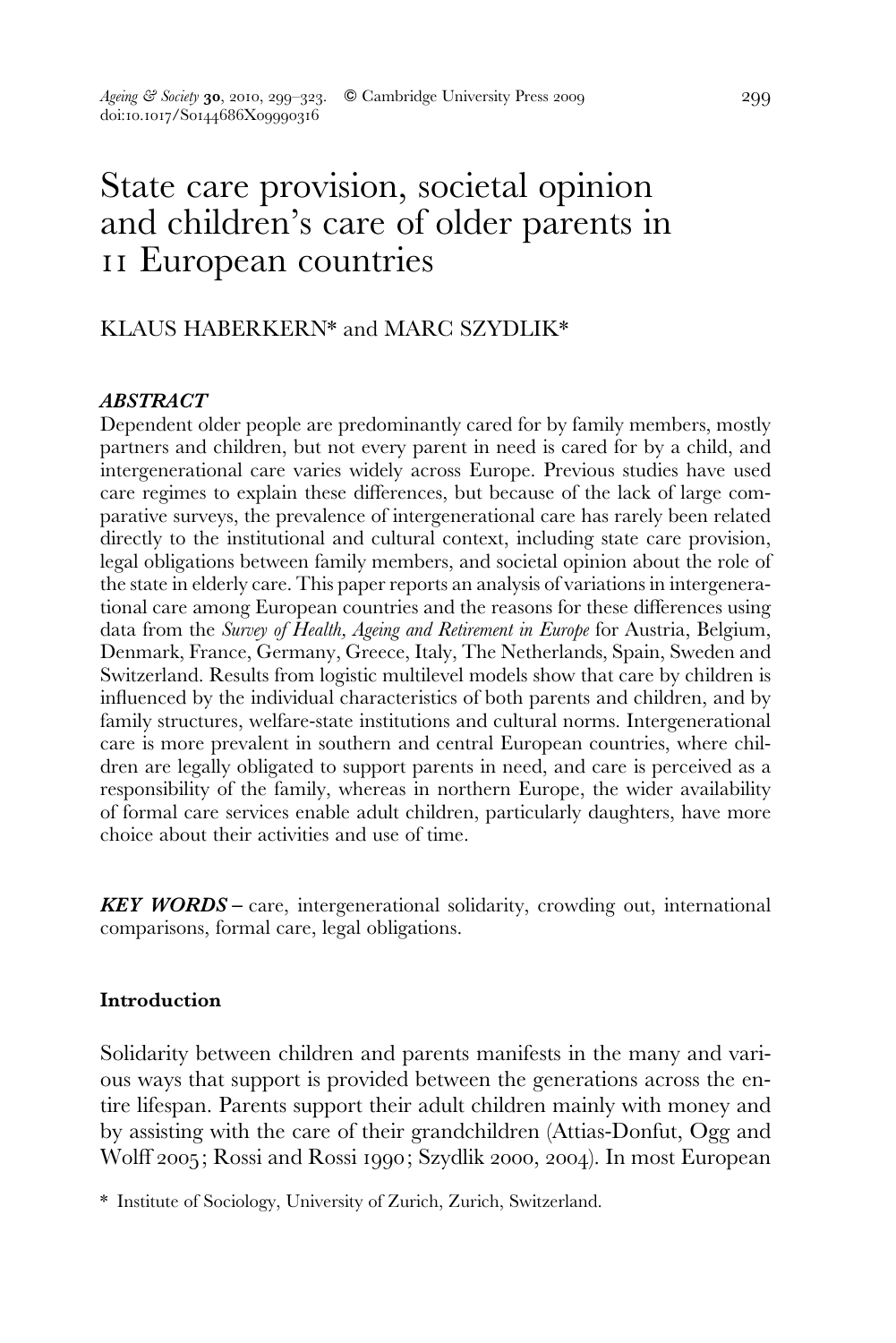countries today, the majority of people aged 50 or more years have been able to build up assets during their working lives, and many also receive an adequate pension. Their savings and incomes enable them not only to help their children who are short of money, but also to insure themselves against the risks of ageing, such as the need for paid care.

Many retirees have a great deal of free time, which enables them to be much involved in looking after and helping to bring up their grandchildren, which in turn relieves the burden on their children. Great age also takes its toll, however, and it is common for a retired parent to require increasing assistance as the years pass. This might initially be the case just with housework or home maintenance, but later as infirmities increasingly restrict the parent's everyday activities, she or he may need personal care. An ever-increasing number of people are in this situation as a consequence of demographic ageing. Most care of older people is provided by partners and children (Bender 1994; Connidis 2001; Finch and Mason 1990; Höpflinger 2005). The proportion of older people with children is likely to be higher during the next quarter-century than for many decades, but looking further ahead, the family's capacity to provide support is likely to diminish (Murphy, Martikainen and Pennec 2006).

Both the family and working life have recently undergone significant changes that impact on the availabilty of family members, e.g. the increased prevalence unstable partner relationships and of women not only working but also working for more hours and years, and the rising demand for a flexible and mobile labour force, which results in less free time, longer commuting and greater residential separation distances between family members (Schneider, Limmer and Ruckdeschel 2002). While more and more people are in need of care, the number of care-givers is not increasing at a comparable rate. In the long run, there are likely to be fewer people able and willing to provide the care required (cf. Bundesministerium für Familie, Senioren, Frauen und Jugend 2006:  $142f$ : Blinkert and Klie 2004).

These developments call the current societal organisation of care into question, and make clear that governments face an immense task in ensuring that older people in the future are cared for. European societies currently provide care in various ways. Whereas in Mediterranean countries it is provided almost exclusively by relatives or migrant workers, in Scandinavia it is frequently provided by professional carers (Haberkern and Szydlik 2008). As large-scale comparative surveys have been lacking, the effects of the different institutional societal structures and cultural norms on the support exchanged between parents and children have not been tested statistically, especially when simultaneously examining individual and family characteristics. With the release of data from the Survey of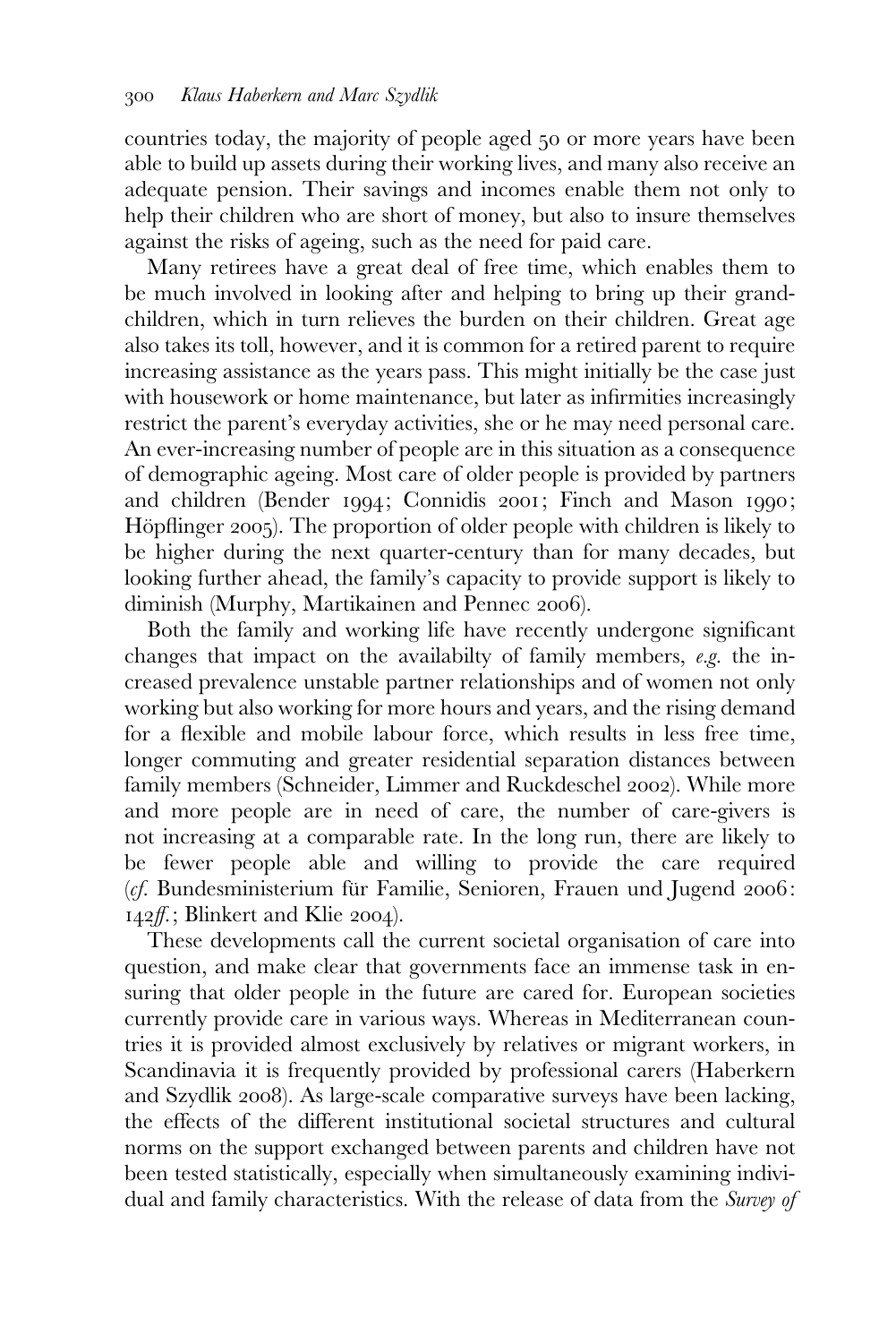Health, Ageing and Retirement in Europe (SHARE), this has become possible. SHARE variables provide detailed information on the children of the older respondents, and information on both the care-giver and the carereceiver can be used to analyse variations in intergenerational care.

This paper examines the following research questions. How prevalent and variable is intergenerational care among European countries? Which characteristics of parents and children favour intergenerational care, and which hinder it? What is the relationship between, intergenerational care and institutional and cultural factors ? We begin by reviewing theoretical contributions on the relationships between family care, home-care services and residential care, legal obligations and cultural norms, with a focus on the effects of these institutional and cultural factors on intergenerational care. The following section presents the empirical investigation using the SHARE data, and the paper closes with an evaluative discussion and our conclusions.

## The societal organisation of care

The welfare state's organisation of care has recently been investigated from various perspectives, most often with the objective of creating a typology of care systems. These studies have mostly centered on institutional structures, such as the cash and non-cash benefits to persons in need of care, and the state's support of relatives who are carers (e.g. Behning 2005; Bettio and Plantenga 2004; Lundsgaard 2006). Irrespective of the approach, these studies have shown that European countries are reacting to demographic ageing and managing the care of dependent older people in different ways. Family care has been of greater importance and more widespread in southern European countries, whereas in the northern countries, home care and residential care are more widely provided. Investigations of the cultural aspects of care systems are multiplying, as about the normative and legal obligations between relatives, and the perceived relationship between family and state support (see Lowenstein and Daatland 2006; Leitner 2003; Mestheneos and Triantafillou 2006; Millar and Warman 1996; Rostgaard and Fridberg 1998). In a nutshell, the studies support two hypotheses, that formal care services substitute for family and intergenerational care, and in countries with strong legal and normative obligations underpinning intergenerational support, that children more often care for their elderly parents. Yet the questions of how and to what extent the institutional and cultural structures affect intergenerational care have not been statistically scrutinised; this paper reports an empirical investigation of these aspects.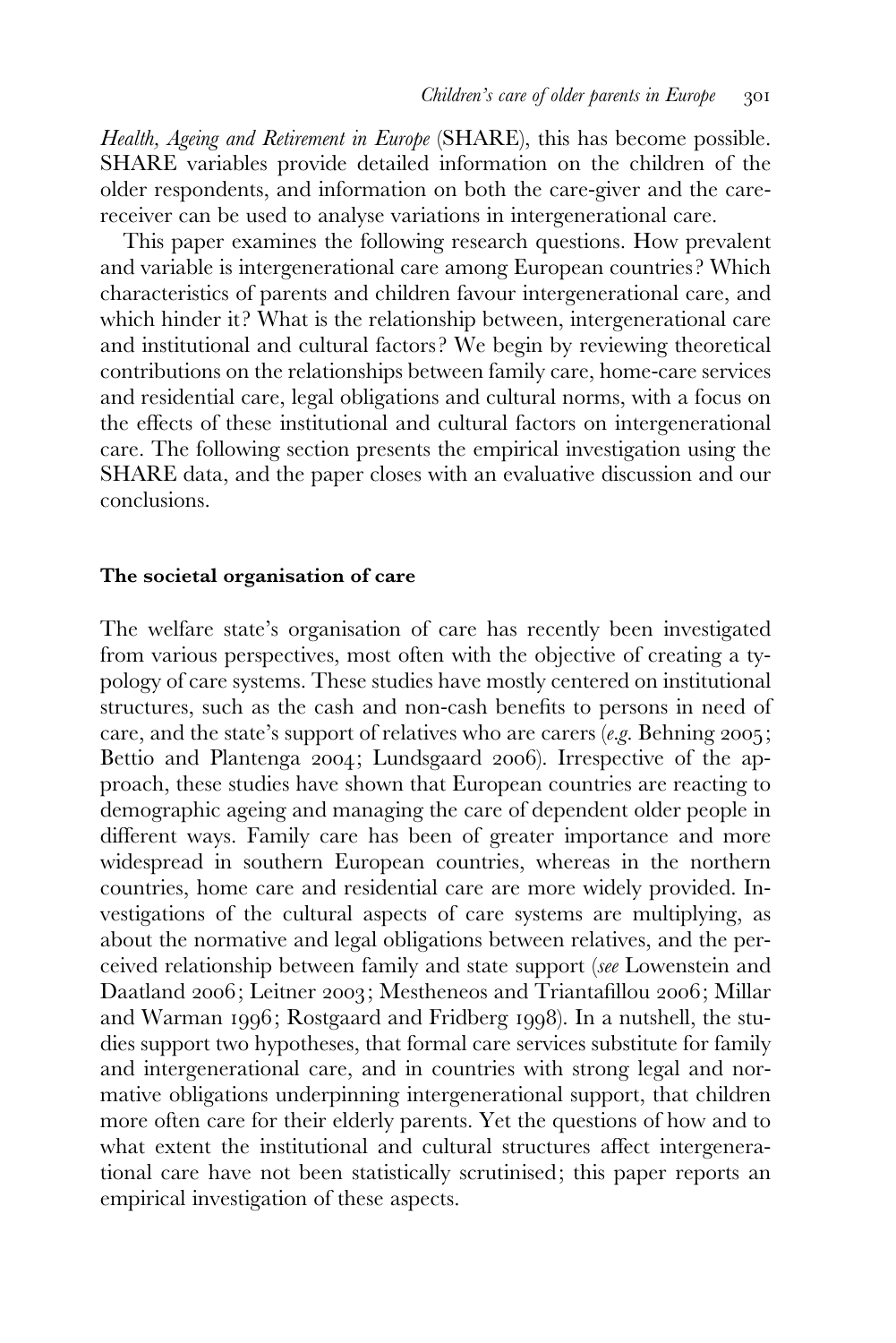The comparison of countries belonging to the same cultural group but in which the type and extent of state-funded formal care differ significantly is particularly appropriate for empirical study. According to Esping-Andersen (1990), (western) countries' welfare arrangements can be classified into three groups or regimes. The social democratic countries, as in Scandinavia, are characterised by comprehensive support and generous payments. In the conservative-corporate states, such as Belgium, Germany, France and Austria, entitlements to non-family support are based primarily on insurance systems, such as nursing-care (or long-term care) insurance. In the *liberal* welfare regimes, as in the United Kingdom and the United States of America, rather low public transfers are made on the basis of need. Some recent authors have distinguished southern European countries such as Italy, Spain and Greece as a separate group (e.g. Arts and Gelissen 2002; Ferrara 1998). The provision of state services in those countries is comparatively low, while obligations between relatives are strong and in some cases reinforced by statute.

The Esping-Andersen typology is rather broad and is not exclusively about the support of elderly people in need of care. For this purpose, a different classification based on the institutional and cultural underpinning of the social organisation of care is preferred (cf. Anttonen and Sipilä 1996; Pfau-Effinger 2005). This should take into account three dimensions. Firstly, indicators are required of whether and to what extent there is a legal obligation to support relatives in need. This obligation can refer to either practical (instrumental) or financial support, or both, but most legal instruments deal predominantly with the financial responsibility. Accordingly we define a legal obligation as the requirement to contribute to or finance the cost of one's parent home-care or residentialcare. In practice, there are no such obligations in the Scandinavian countries. Those in need receive public transfers irrespective of whether or not they have relatives who can pay in full or part for their help and care. In the southern European countries and in many conservative welfare states, by contrast, close family members, in some cases including (step-) siblings, are obliged to finance the costs of care if the person in need cannot himself or herself pay. State-funded services are available only if the relatives cannot afford to pay for the services (Gori 2000:  $263 \text{ ft}$ ).

Secondly, countries need to be grouped by the services that the state provides or funds. State-financed or organised services include those for persons in need of care – domiciliary or home care by peripatetic staff and residential care in nursing homes and comparable facilities – and the professional support of carers. Another service of growing importance is financial support for family carers in the form of individual care budgets to the care recipients (as in Germany and The Netherlands). These care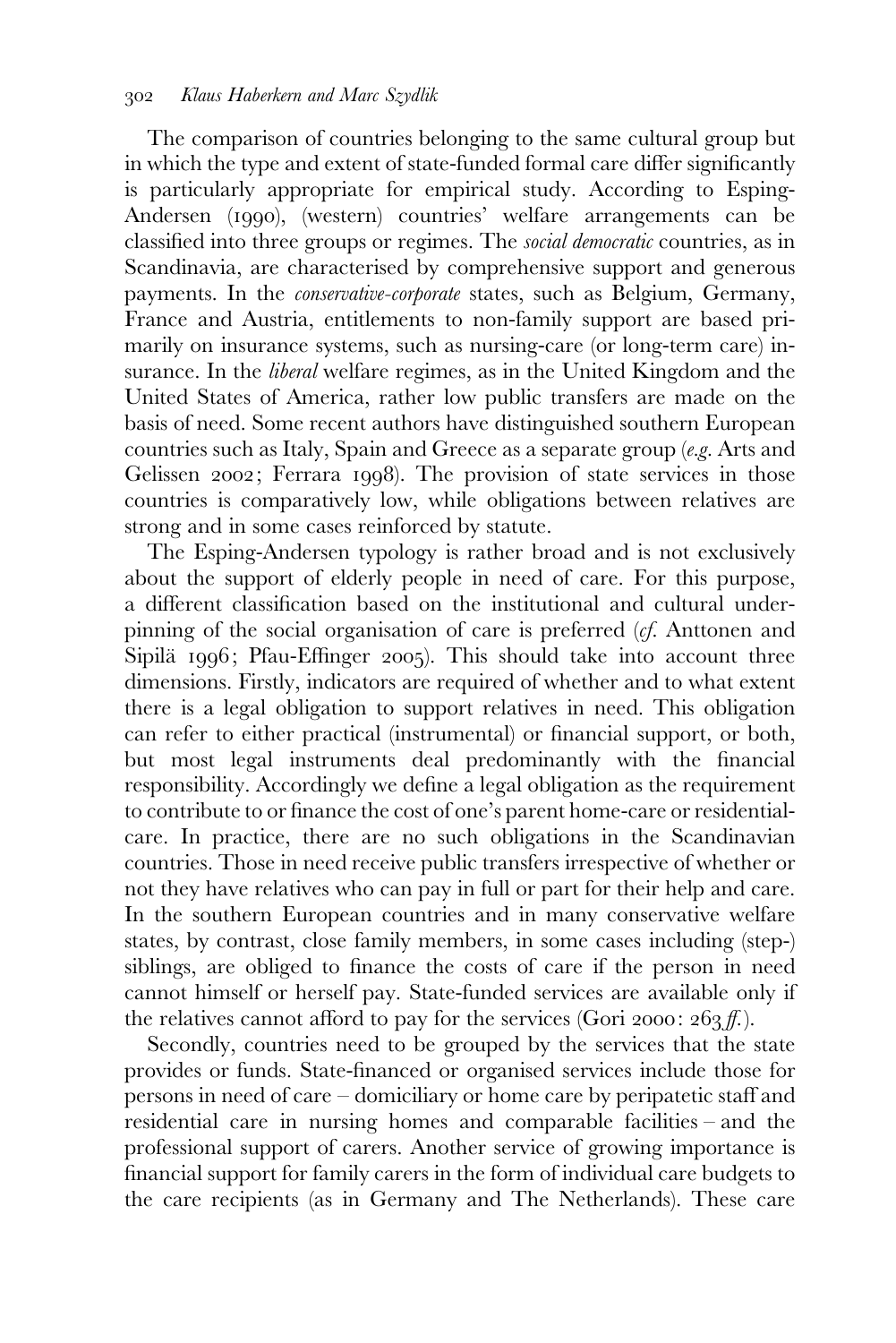budgets enable the recipients to decide how their care is provided, which can include paying relatives for their assistance. As the example of German nursing-care insurance has shown, high state expenditure does not necessarily lead to a correspondingly high provision of state-funded formal care, because public and insurance funds can be an incentive for family care. As might be expected, in Germany many older people are cared for by their families. State expenditure on the care of frail elderly people is thus a sensitive indicator, but in isolation not a reliable measure of the effect of state funding on family support because the various countries provide support for those in need of care in completely different ways. More suitable for this purpose are indicators of the utilisation of state-funded complementary aid and alternatives to family care, namely home-care and residential-care. These enable the substitution and complementarity theses to be investigated.

Thirdly, opinions differ among European national populations about whether the state or 'the family' should in general be responsible for the care and support of dependent elderly people. In the so-called 'individualistic' countries of northern Europe, most people believe that the state should be the main provider of care. Normative obligations for mutual support between relatives are low, and parents do not want to become a burden on their children in their old age, or at least they do not expect them to provide substantial financial support or intensive personal care. In contrast, care is regarded as a family matter in Mediterranean and most central European countries (Daatland and Herlofson 2003 b: 137 ff.; European Commission 2007: 66ff.; Naldini 2000). It is important to note that normative and legal obligations towards family members generally coincide and that care systems broadly reflect these societal differences. Of course there are dissenting cases, as with family members who do not accept or act upon the legal obligation to support their parents and believe that the responsibility lies with the state (cf. Twigg and Grand 1998).

What are the effects of institutions and societal opinion on family care? Three principal interdependencies between state and family support services can be conceived: substitution, complementarity, and the joint responsibility of family and state. Advocates of the substitution thesis (implicitly) assume that state and family care services are functionally equivalent, and that the need for care does not increase if there is a greater availability of support  $(cf.$  Lingsom 1997). An expansion of state care would accordingly lead to a decline in family care, and vice versa. Advocates of the complementarity thesis, by contrast, assume that state services also create favourable conditions for family care (e.g. Attias-Donfut and Wolff 2000; Daatland and Herlofson 2003a). They reduce the burden on family members, who otherwise would have to choose between taking over the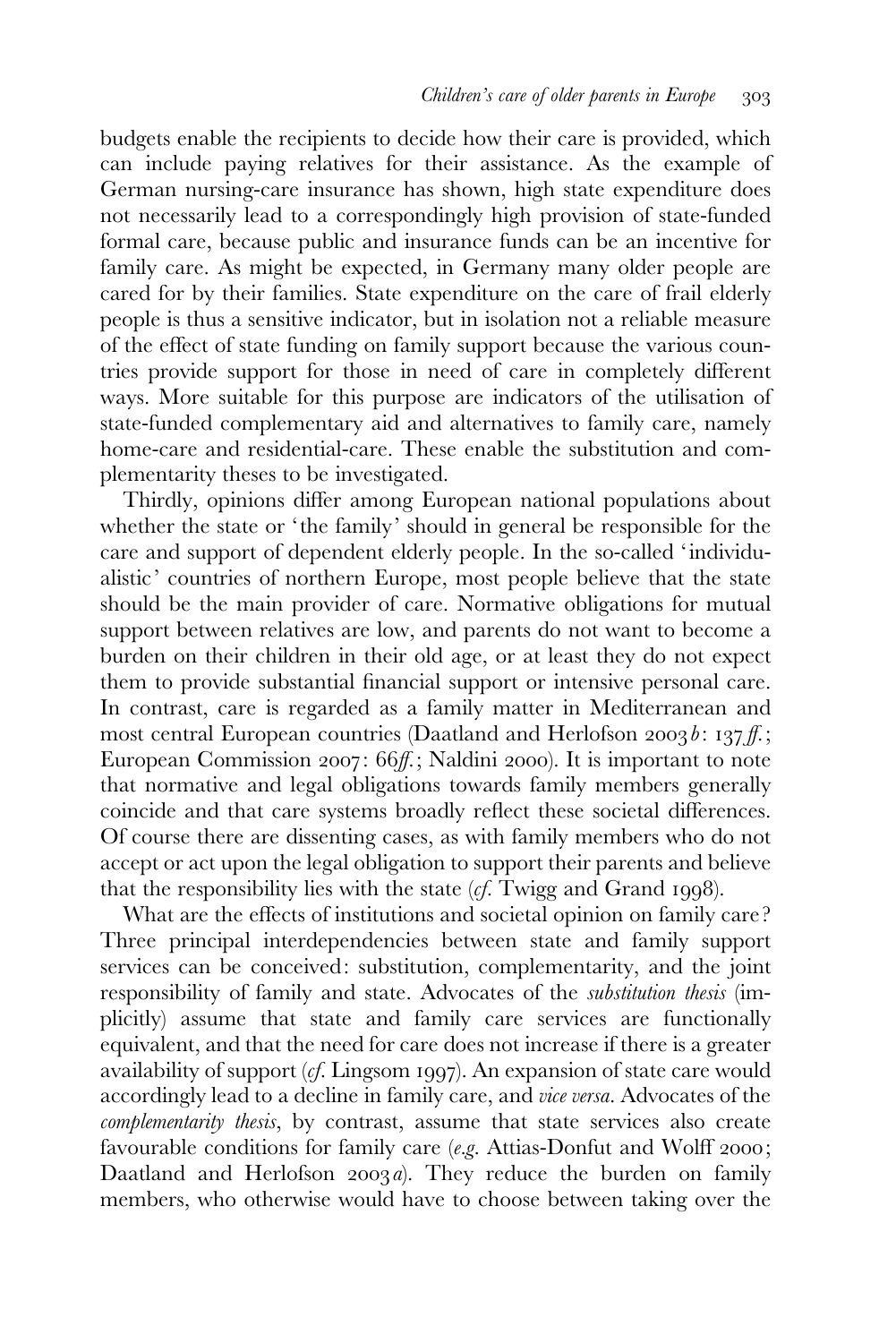full extent of the care – which might mean having to give up gainful employment – or paying for domiciliary or residential care (Daatland and Herlofson  $2003a$ . On the contrary, state support gives them the opportunity to have a continuing role in looking after their elderly relatives without taking on intensive personal or quasi-nursing care. In this respect, shared responsibility and functional differentiation occurs (Motel-Klingebiel, Tesch-Römer and Kondratowitz 2005). In this model, state and family support services complement each other, with the state tending to take on the long-term, routine and clinically demanding tasks, such as nursing care, whereas the family concentrates on providing low-intensity personal care, everyday help and emotional support (Brandt and Szydlik 2008; Brandt, Haberkern and Szydlik 2009; Igel et al. 2009; Litwak et al. 2003).

These distinctions apply primarily to the availability of state-funded home-care and residential-care services, and do not take into account the relationship between intergenerational care and either the legal obligations upon relatives to provide (financial) support or the cultural preference for family or public care. The legal obligation to support a parent in need can, on the one hand, force a child to finance (and indirectly to provide) care even if she or he does not want to. Where the obligation exists, the level of intergenerational care in a country would be relatively high. On the other hand, the legal regulation of family support could endanger voluntary help. Care might then be provided primarily only when and where demanded by the law, and overall children might involve themselves less frequently in their parents' care.

A cultural preference for the state to assume the responsibility for providing care may have different bases or causes. A heavy burden of care could nurture the desire for publicly-financed home care and residential care. In the so-called 'familistic welfare states', where there are strong obligations between relatives, care is mainly provided within the family and carers receive little assistance, but this might lead to a demand for the state to take on more responsibility. In this case, there would be a disparity between the organisation of care and the societal preference, or, in short, between institutions and culture. On the other hand, the preference for state involvement could have arisen through positive experiences with the public provision of care and the absence of legal family obligations, as in the Scandinavan countries. In these countries, relatives are not required to provide care, and when it is needed it is provided by professional carers. To this extent, one could speak of a correspondence between wants and provision. On the whole, it appears that care systems are consistent with cultural preferences or the values and norms of a society, but they also have an effect on them. The exact nature of this relationship; that is,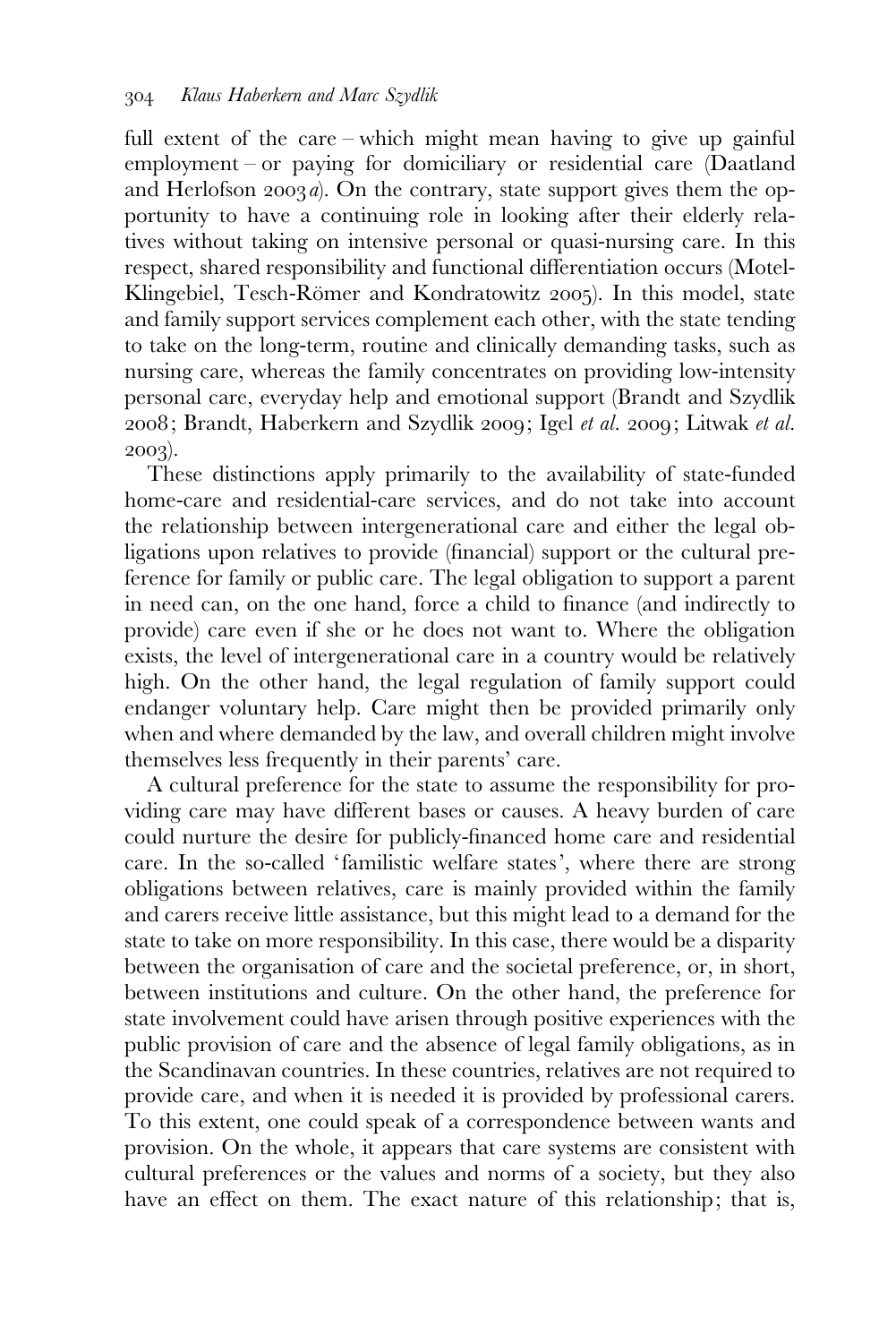whether institutions and culture are congruent or divergent across the 11 studied countries, is examined further below.

Comparisons of national-level studies can identify differences between countries but provide insufficient information by which to attribute the differences to particular societal conditions. Apart from the national context effects, individual and familial attributes, such as health, employment, the size of the family and residential separation distances could be responsible *(i.e.* composition effects). These factors need to be examined in multivariate analyses. We used a general solidarity model that had been found appropriate in previous studies to identify and systematise individual, family and societal factors (Brandt, Haberkern and Szydlik 2009; Haberkern and Szydlik 2008; Szydlik 2000, 2004, 2008). According to the model, structures at the micro, meso and macro levels promote or hinder relatives' support. At the individual level, the parent's need for help ('need structures') and the child's resources and opportunities to give support (' opportunity structures') are important prerequisites for family solidarity. In addition, family structures and cultural-contextual structures are of great importance. Family structures include, for example, family size and composition, earlier family events as well as family roles and norms. Cultural-contextual structures represent the societal conditions in which intergenerational relations develop, including the characteristics of the social, economic and tax systems, state-welfare provision, features of the labour and housing markets, as well as the specific rules and norms of certain institutions and groups. With respect to intergenerational care, especially important features of the cultural-contextual structures are welfare-state policies and cultural norms about who should be primarily responsible for the care of dependent older parents.

The degree of physical incapacity is very likely to be a crucial influence on the receipt of care. It can also be assumed that if an older person has a partner, she or he will be the primary carer, and that their presence will substantially reduce the need for intergenerational care (Qureshi and Walker 1989). Those who live alone will probably be more dependent on their children's care (if they have children). Parents' opportunity structures also include their financial resources, which can stimulate descendants to provide care, or be used to relieve the burden on the children by employing paid care staff – which applies is clearly an empirical question. Furthermore, those with greater knowledge and/or persistence may be better able to take advantage of available public services (Theobald 2005), so the better educated may turn to their descendants less frequently. Taken in conjunction with the effects of personal finances, a strong possibility arises that patterns of care are related to social class or socioeconomic position (cf. Broese van Groenou et al. 2006).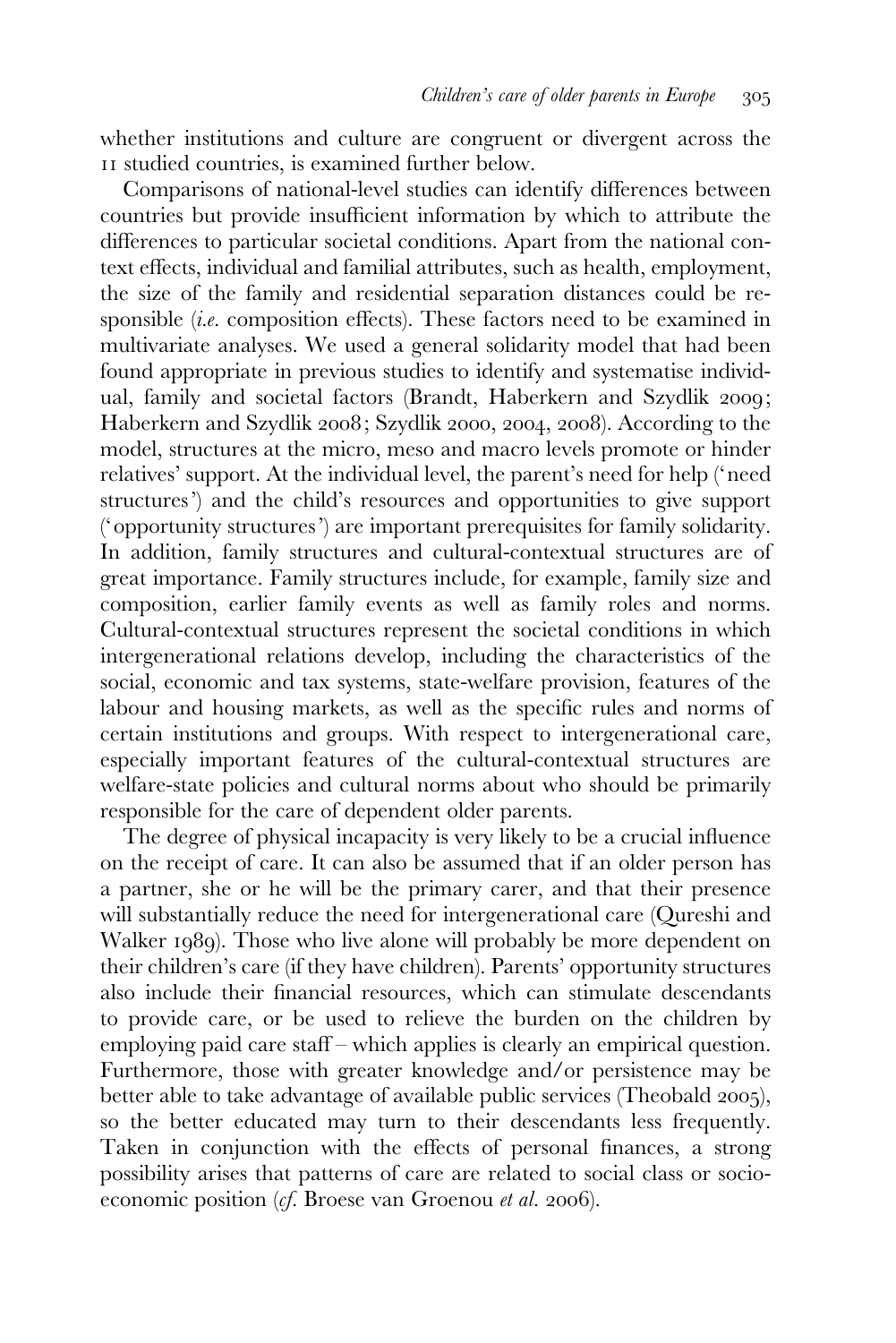In order for a care relationship to develop, first of all the carer must have the time required to care. Children who live near their parents are more likely to be able to reconcile care-giving with other aspects of their lives. Thus, parents who live close to their children are more likely to receive care from their offspring, while the greater the residential separation, the more difficult this becomes, and very long distances make regular care impossible (see Qureshi and Walker 1989). Being in paid employment also restricts the time available for care (see Arber and Ginn 1995), but on the other hand their financial needs are less, which may be influential when care provided by children is 'paid for' or stimulated by intergenerational transfers from their parents (reciprocity). Financial transfers should therefore increase a child's willingness to provide care.

Whether and to what extent parents are cared for by a daughter or a son also depends on family structures. If the mother or father requires care, the first question is whether a son or daughter is available and willing to provide it. Obvious hypotheses are that it is primarily daughters that care for parents, and predominantly mothers that receive support from their children (Höpflinger 2005). Furthermore, as the number of descendants increases, the likelihood of being cared for by an individual child may decrease, because siblings can share the task and less is demanded of each one. When there are more siblings, one (or more) may be able to withdraw from providing instrumental and personal care, depending on the availability and circumstances of the others, by making financial transfers or by waiving an expected inheritance. Last but not least, there is evidence that sons leave the care work to sisters  $(cf.$  Martin-Matthews and Campbell 1995). Most importantly, individual and family structures are embedded in the societal context. The fundamental decision of whether or not care is provided by one or more family members is likely to be strongly influenced by the availability of home-care and residential-care services, by legal obligations, and by the prevailing cultural convention of whether the family or the state is seen as being mainly responsible for the provision of care.

#### Data, variables and method

The empirical analyses use data from SHARE (Börsch-Supan and Jürges 2005). A total of 28,516 people were interviewed during 2004 and 2005 in Austria (AU), Belgium (BE), Denmark (DK), France (FR), Germany (DE), Greece (GR), Italy (IT), The Netherlands (NL), Spain (ES), Sweden (SE) and Switzerland (CH). The respondents were aged at least 50 years and their partners were also interviewed if they were living in the same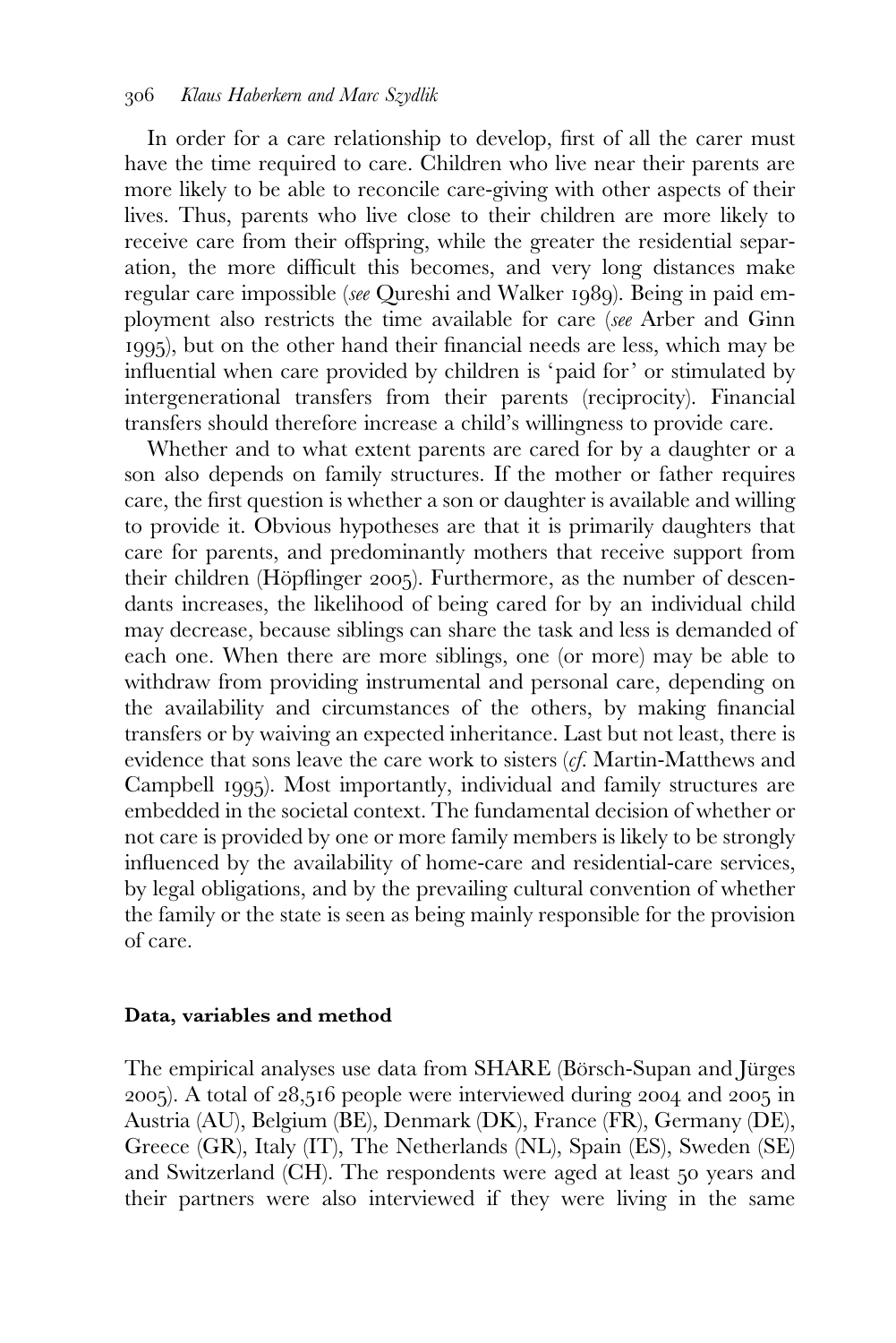household. One focus was the exchange of time and money between family generations. The socio-economic attributes of the families and information on all children were gathered, and each respondent – or potential care recipient – answered questions on his or her children, but some questions such as those on employment status were asked about no more than four children. For the very few respondents with more than four children, a random selection was made. The information on children enabled relationships in parent–child dyads to be analysed, including not only questions of whether and why people are cared for by their children, but also why a person is cared for by a particular child and not another. For our analysis of parent–child relationships, a data set of 49,548 parent–child dyads was created.

#### The measures

Investigations of transfers of time between generations usually conflate 'help' and 'personal care' under a single label such as 'care', ' support' or 'time transfer' (Attias-Donfut, Ogg and Wolff 2005; Martin-Matthews and Campbell 1995). This masks the fundamental differences in the nature and scale of the two types of assistance (Walker, Pratt and Eddy 1995). (Personal) care is designated as assistance with the physical performance of everyday activities, such as washing, dressing and using the toilet. This type of assistance is usually provided regularly and is time consuming. Such care is vitally important to its recipients, who are in a dependent relationship with their care providers (Fine and Glendinning 2005;  $cf.$  Lewis 1990). In this paper, a recipient of care was defined as a person who received assistance with eating, dressing, washing and physical activities from their children *at least weekly* over at least several months during the previous year. As the questions on care relations were answered by only one member of a couple (the 'family respondent'), for partners the care recipient was defined as the person with (more) functional limitations. If both partners reported at least three limitations in carrying out the Activities of Daily Living (ADLs), they were both classified for the analysis as care recipients.<sup>1</sup>

Opportunity and need structures of parents were examined using the following categories: physical impediments, partner in the household, financial situation of the household, financial payments to their children, and education. The degree of physical impediment was determined using six daily activities: dressing, eating, getting out of bed, washing oneself, crossing a room, going to the toilet by oneself. The count of the activities with which the interviewee had difficulties was derived as an additive ADL index. As the provision of care is a function of physical need, the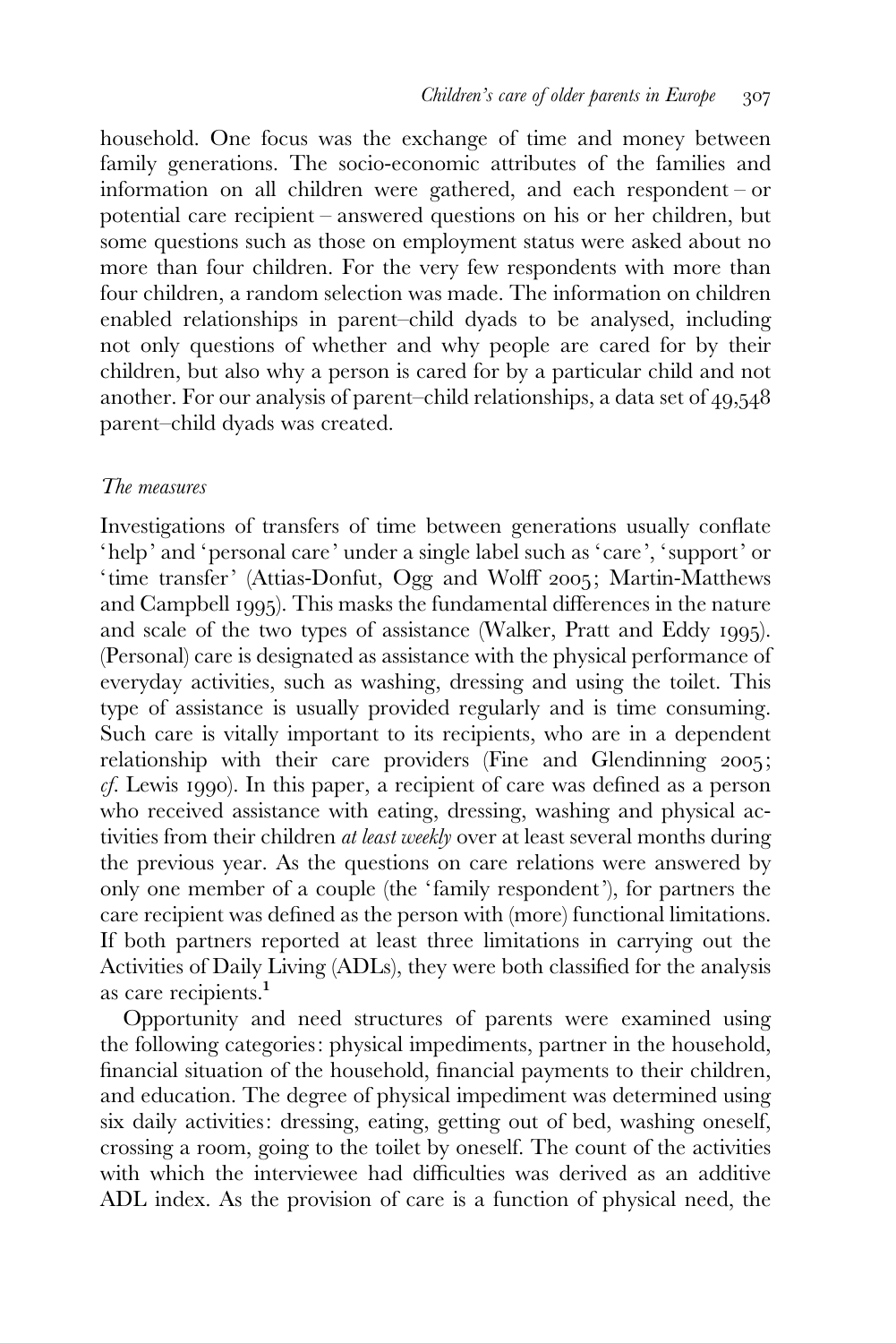multivariate analyses were conducted on the basis of the 4,234 parent– child dyads with a parent having at least one physical impediment.

Whether or not the household income was sufficient to cover needs without difficulty was taken as an indicator of the financial situation. Another financial variable was whether the parent would probably leave a legacy of more than  $\xi_{50,000}$  during the next 10 years, and whether they had given the child at least  $\epsilon_{250}$  during the previous year – both factors might stimulate a child to provide care. The International Standard Classification of Education of 1997 was used to classify the parents' levels of education under three categories: primary, secondary and tertiary (Organisation for Economic Cooperation and Development 1999). The children's opportunity and need structures were determined by how far away from their parents they lived, their employment status and marital status. The residential separation distance was recorded for each child in nine categories ranging from ' same household' to ' over 500 km or foreign country'. To assess restrictions on available time, people were classified as unemployed or in part-time or full-time employment. As no information was available on the working hours of the self-employed, they were classified under 'full-time'. The scope of employment could also be taken as a proxy of the child's income, since this was not explicitly surveyed by SHARE. Furthermore, the family respondent was asked whether the child was married or lived in a registered partnership.

Family structures were operationalised by the gender composition of the dyad, the overall number of children, and the presence of other sons and daughters. Cultural-contextual structures were examined with four national variables. The institutional influence was measured by the national proportion of people aged 65 or more years who received professional nursing services in their own homes or who were living in residential care homes (Daatland 2001; Pinnelli 2000). Another national variable indicated whether children were legally obliged to contribute to the costs of such care, as recorded by Millar and Warman (1996) and by the EUROFAMCARE project (Mestheneos and Triantafillou 2006). The 'care culture' of a country was measured by the percentage of all SHARE interviewees who advocated state responsibility for the provision of care. Table 1 presents the cultural contextual scores for the investigated countries.

## The design of the analyses

Theoretical considerations and the structure of the data required four analytical levels: relational, individual, household and national. Most of the principal respondents had more than one child, and many were able to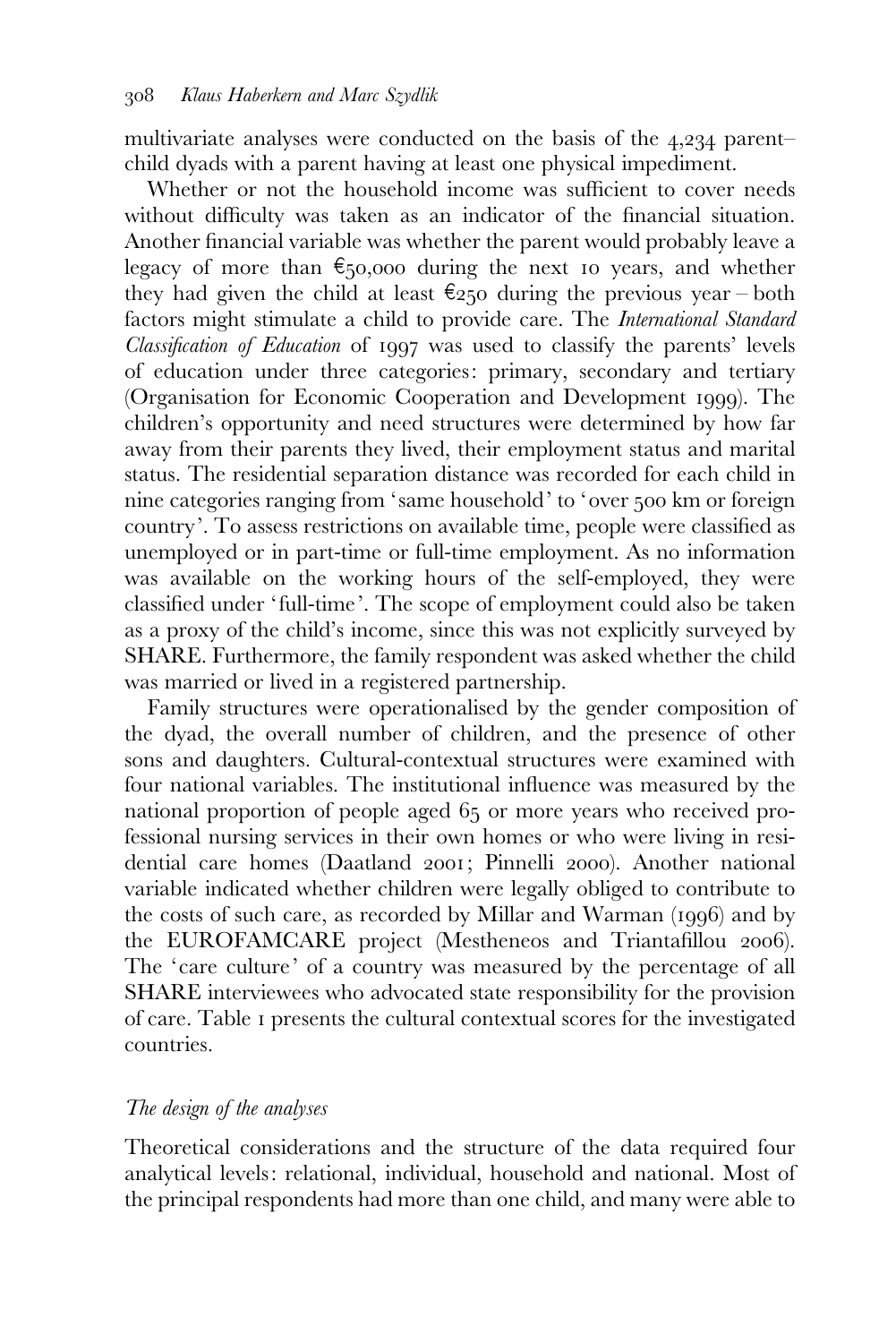|                 |                                             | Proportion of persons aged 65 and over |                                   | Proportion of<br>respondents<br>advocating state<br>responsibility $(\%)^3$ |  |
|-----------------|---------------------------------------------|----------------------------------------|-----------------------------------|-----------------------------------------------------------------------------|--|
| Country         | Receiving<br>home care<br>services $(\%)^1$ | In residential<br>care homes $(\%)^1$  | Legal<br>obligations <sup>2</sup> |                                                                             |  |
| Sweden          | 13.0                                        | $5 - 4$                                | No/minor                          | 66.6                                                                        |  |
| Denmark         | 17.0                                        | $5-7$                                  | No/minor                          | 89.7                                                                        |  |
| The Netherlands | 8.0                                         | 10.0                                   | No/minor                          | 62.6                                                                        |  |
| Belgium         | 6.0                                         | 4.0                                    | Yes                               | 43.0                                                                        |  |
| France          | 7.0                                         | 3.0                                    | Yes                               | 50.9                                                                        |  |
| Germany         | 3.0                                         | 5.0                                    | Yes                               | 14.3                                                                        |  |
| Austria         | 3.0                                         | 7.1                                    | Yes                               | 22.8                                                                        |  |
| Switzerland     | 13.0                                        | 7.1                                    | No/minor                          | 22.9                                                                        |  |
| Spain           | 1.0                                         | 2.8                                    | Yes                               | 22.9                                                                        |  |
| Italy           | 1.3                                         | 2.0                                    | Yes                               | 21.I                                                                        |  |
| Greece          | $1.04$                                      | < 1.0                                  | Yes                               | 8.9                                                                         |  |

T ABLE 1. Institutions and cultural norms relevant to intergenerational care and support in 11 European countries, early 2000s

Source of data: 1. Pinnelli (2001: Table 10). 2. Mestheneos and Triantafillou (2006); Millar and Warman (1996). 3. SHARE 2004/2005, release 2, weighted, own calculations (see text and Acknowledgements). 4. Daatland (2001).

provide detailed information about up to four parent–child relationships (Level 1). As the respondents (Level 2) and their partners lived together, the household (Level 3) was treated as a statistically 'higher-level' unit of analysis. The national context variables constituted Level 4. Multilevel logistic models were used to estimate the influences and differences at these levels (Guo and Zhao 2000; Hox 1995; Snijders and Bosker 2002).<sup>2</sup> They avoid the problem of double counting: each relationship, person, household and country is entered only once. At the lowest level, the parent–child dyads, the characteristics of the relationship and of the child are taken into account. The individual specificities of the parents (respondents) are recorded under personal characteristics. Differences between households are attributed to the characteristics of the households. At the 'highest' country level, institutional and cultural factors explain the differences between the countries in the levels of care provision.

#### Findings

We begin with the bivariate findings. As already indicated, although the 11 countries differ greatly in the societal organisation of care, there is a clear north–south contrast. In the Scandinavian countries, The Netherlands and Switzerland, where both home-care and residential-care services are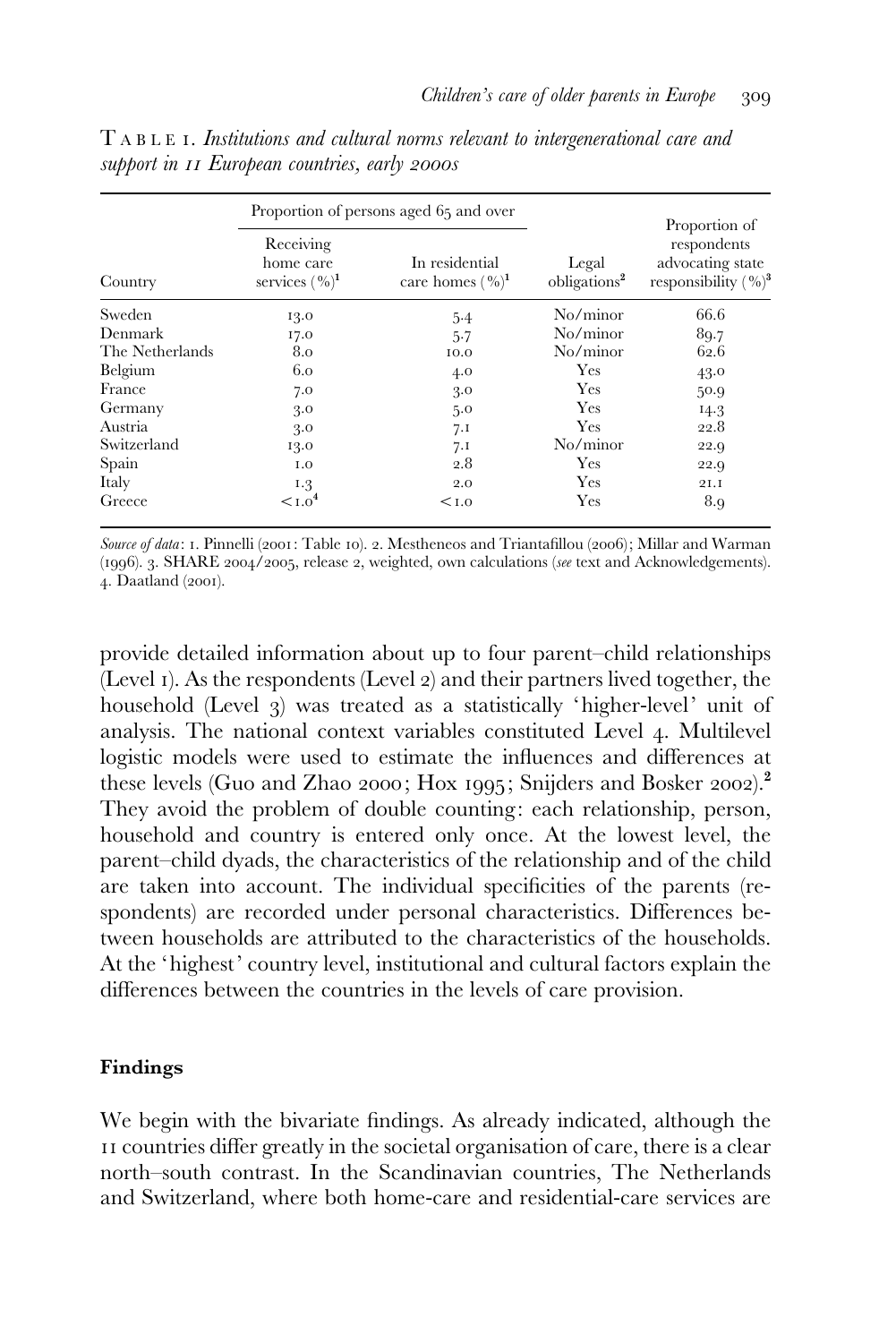

Figure 1. Intergenerational care, institutions and cultural norms, 11 European countries 2004–5. Source of data: SHARE 2004/2005, release 2, see Pinnelli (2001). Basis: parents aged 65 and over. Own calculations, weighted,  $N=10,906$ . Correlation and t-test,  $N=11$ . Significance levels: \*  $p < 0.1$ , \*\*  $p < 0.05$ , \*\*\*  $p < 0.01$  (two-tailed tests).

widely available, less than two per cent of parents aged over 64 years were cared for by their children in 2004 and 2005 (Figures 1.1 and 1.2). By contrast, in the southern European countries, between five and 10 per cent were involved in the care of elderly people, not least because of the fragmentary provision of care services. Overall, it is found that the provision of home-care services was more closely related to intergenerational care  $(r=-0.85, p<0.001)$  than the availability of residential care  $(r=-0.56,$  $p < 0.05$ ).

Care systems are not defined only by the services and assistance provided, for demands and obligations have also to be considered. Italy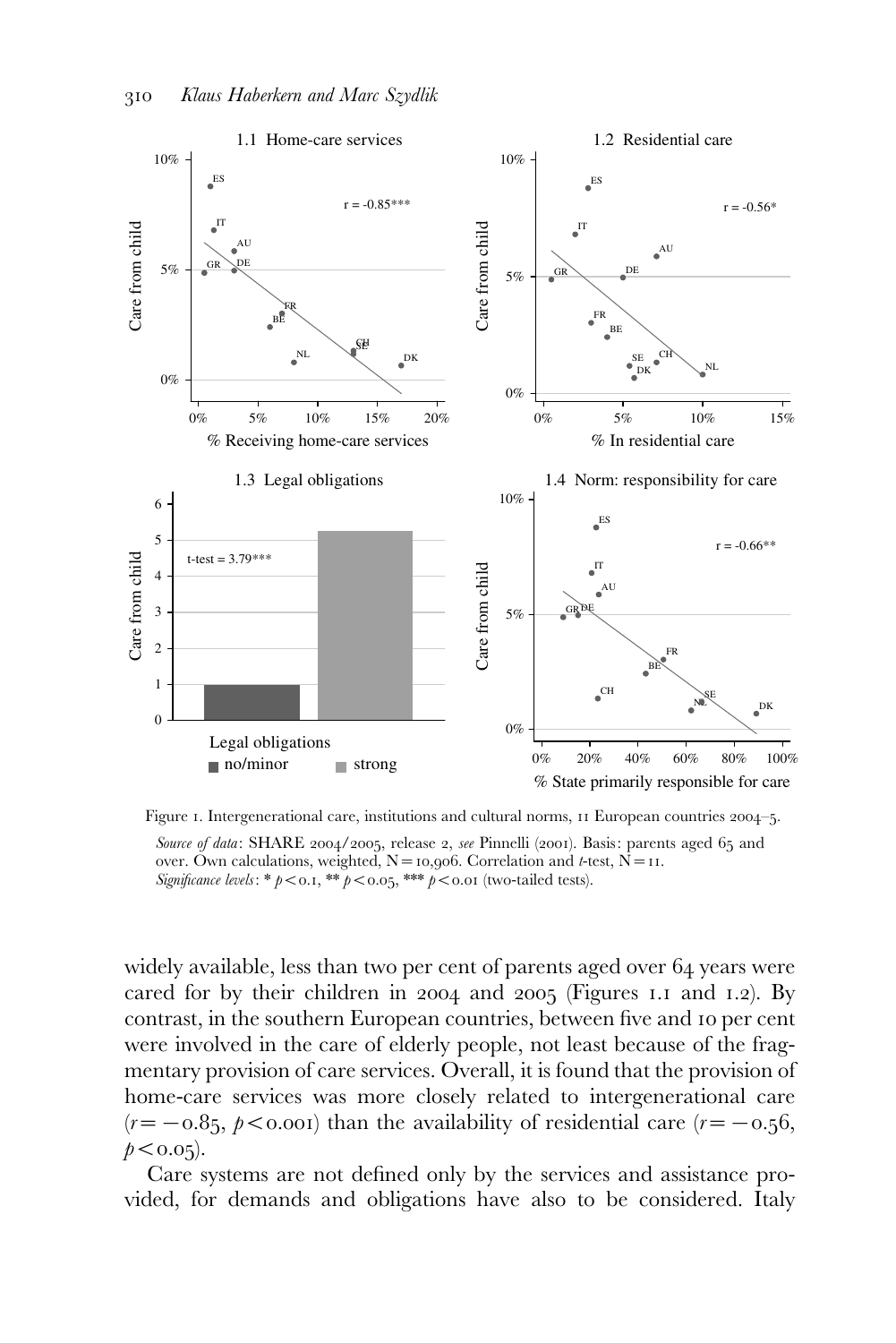imposes the greatest obligations on relatives to provide financial support (or care instead). In Germany, nursing-care insurance responds initially when substantial need arises, but the sums available are nowhere near sufficient to cover the costs of food and accommodation let alone medical care, especially in the case of residential care, so in practice relatives are then required to contribute if they have the means. The comparison among all 11 countries reveals a clear difference between family-based care systems, in which relatives are obliged to provide or finance care, and service-based systems, in which the state is mainly responsible for the care of dependent older people. In the family-based care systems, intergenerational care is underpinned by the legal obligation, and 5.3 per cent of parents aged 65 or more years were looked after by their children, five times the percentage in the Scandinavian countries (Figure 1.3).

Both the state provision of formal care and the legal obligations placed on relatives reflect country differences in the normative view of who should be responsible for the care of elderly people in need. As Figure 1.4 shows, over one-half of those aged 65 or more years in the northern and social democratic countries interviewed by SHARE believed that the state and public institutions should bear the primary responsibility for care of the aged, while in the conservative and Mediterranean countries, the majority believed that the family should mainly be responsible. The preference for state care was particularly low in Greece, Germany and, more surprisingly, Switzerland (cf. Berger-Schmitt 2003). The relationships depicted on the four graphs of Figure 1 compel the conclusion that the higher level of informal care in central and southern Europe in large measure arises from the involvement of adult children in care, and that it is less likely for parents to receive care from children if there is no legal or normative obligation to provide it, if the state is regarded as being mainly responsible, or if alternatives to family care are available. It is manifest, then, that the important influences are not only individual and family factors but also cultural-contextual structures.

## The multivariate findings

We now turn to the extent to which national differences remained after the characteristics of the interviewees and their children, households and families were taken into account, and to their associations with specific cultural-contextual factors. Table 2 shows for each country the estimated odds ratio for the level of intergenerational care for parents with functional limitations (with Germany as the reference case). Values greater than '1' indicate a higher level of intergenerational care than in Germany; values less than ' 1' a lower level. The 'gross' logistic regression models without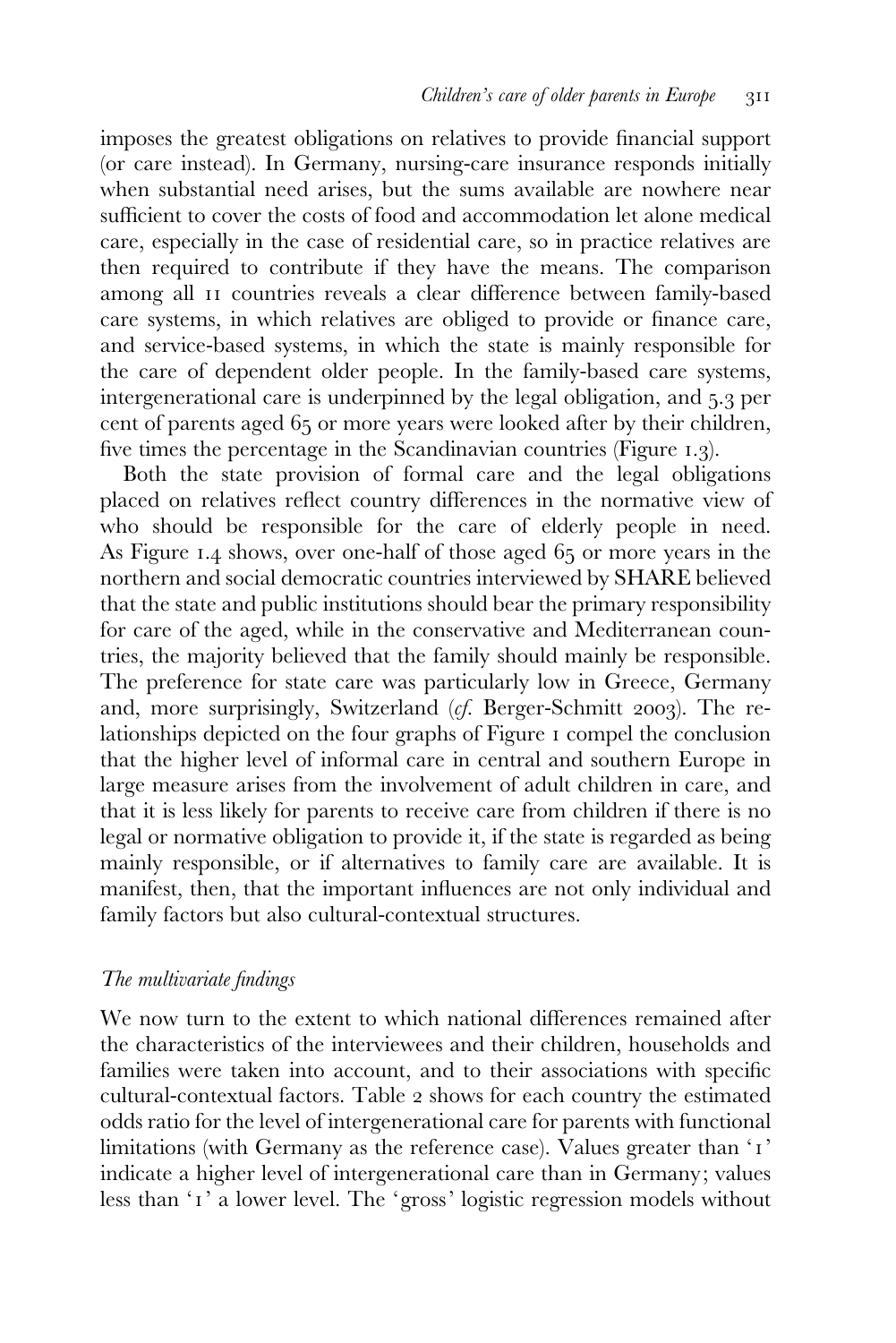|                  | Children       |                   | Daughters |             | Sons    |            |  |  |
|------------------|----------------|-------------------|-----------|-------------|---------|------------|--|--|
|                  | Gross          | Net               | Gross     | <b>Net</b>  | Gross   | <b>Net</b> |  |  |
|                  | Odds ratios    |                   |           |             |         |            |  |  |
| Sweden           | $0.19***$      | $0.42^{\ast\ast}$ | $0.20***$ | 0.51        |         |            |  |  |
| Denmark          | $0.35^{***}\,$ | 0.83              | $0.35***$ | 0.72        | 0.39    | 1.38       |  |  |
| The Netherlands  | $0.42^{*\!*}$  | 0.76              | $0.30***$ | $0.43*$     | 0.88    | 1.92       |  |  |
| Belgium          | $0.48***$      | $0.52***$         | $0.46***$ | $0.42^{**}$ | 0.61    | 0.81       |  |  |
| France           | 0.72           | 1.35              | 0.72      | 1.25        | 0.84    | 2.04       |  |  |
| Austria          | $1.64*$        | 1.88*             | 1.52      | 1.76        | 2.05    | 2.35       |  |  |
| Switzerland      | 0.47           | 0.83              | 0.55      | 1.07        | 0.39    | 0.46       |  |  |
| Spain            | $1.50*$        | 1.25              | $1.79***$ | 1.26        | 1.06    | 1.29       |  |  |
| Italy            | $1.79***$      | 1.36              | $2.09***$ | 1.59        | 0.81    | 0.66       |  |  |
| Greece           | $1.78**$       | 1.18              | $1.65*$   | 0.92        | $2.35*$ | 2.13       |  |  |
| $N$ (dyads)      | 4,234          |                   | 2,087     |             | 1,925   |            |  |  |
| BIC              | 2406.9         | 1859.1            | 1602.4    | 1288.3      | 733.2   | 682.7      |  |  |
| $r^2$ (McFadden) | 0.05           | 0.34              | 0.07      | 0.33        | 0.03    | 0.27       |  |  |

 $T A B L E 2$ . Care of parents aged  $50$  or more years by adult children, 11 European countries, 2004/2005

Notes: Binary logistic regression models with Germany the reference country. The unit of analysis is parent–child dyads, with the parents aged 50 or more years. Binary logistic regression, own calculations, sample weights were not used. The net models are controlled for the same opportunity, need and family structure variable as specified in Table 3. Robust standard errors were used. BIC: Bayesian information criterion.

Source of data: SHARE 2004/2005, release 2 (see text).

Significance levels: \*  $p < 0.05$ , \*\*  $p < 0.01$ , \*\*\*  $p < 0.001$  (two-tailed tests).

control variables indicate substantial differences among the countries. Parents were significantly more likely to be cared for by one of their children in southern European countries than in Germany, whereas parents in the northern European and Benelux countries received this assistance significantly less frequently.<sup>3</sup> The 'net' models controlled for individual factors, such as income, age, the parent's state of health, gender and child's employment status, and for other characteristics of relationships and families, such as the parent's and child's marriage/partnership, financial transfers to the children, and the distance between the child's and parent's residences. When the controls were taken into account, the national differences were reduced but the overall picture did not change; as before, least intergenerational care was provided in Sweden and Belgium. The overall or net model found no significant differences between the Mediterranean countries and Germany, but the coefficients point in the same direction as the gross model estimates; that is, they had a significantly higher level of intergenerational care than Sweden (results not shown). As Germany had an intermediate position, Table 2 displays very moderate estimates of the national differences.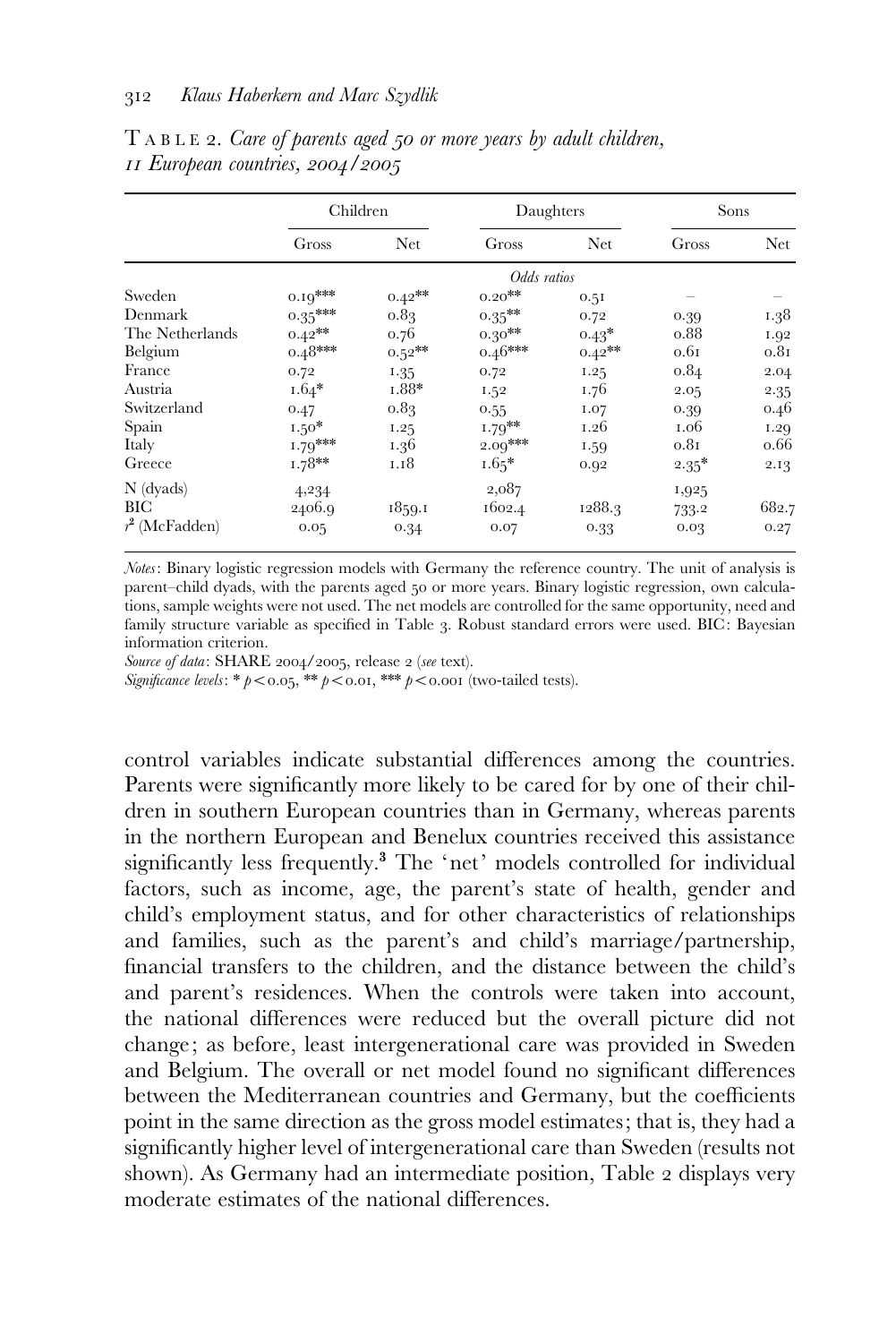Separate models for men (sons) and women (daughters) were run, and confirmed that sons and daughters were involved in care to differing extents in the individual countries. For example, in Italy an above-average proportion of parents were cared for by daughters, but sons were carers less frequently than in most other countries. The north–south difference in care by daughters reflects the overall (or both sex) picture, whereas the variations in sons' care are distinctive. Overall, few parents received care from a son, the differences among the countries were less marked, and different southern European countries had higher and lower odds ratios than Germany. Care received by parents from their sons might therefore be less a response to the institutional and cultural context than to variant individual and family circumstances. As the national differences were less pronounced in the net models, it can be argued that individual and family factors went a long way in explaining the differences among the countries, although substantial differences remained with respect to care by daughters.

## The multilevel analyses

The multilevel analyses examined these national variations further. Given the small number of countries (or cases) for this statistical procedure, the various contextual conditions – legal obligations, the proportion of persons receiving home-care services and residential care, and societal opinion on care responsibilities – were modelled separately. The multilevel estimates indicate that whether or not a care relationship existed depended largely on the child's opportunities and the parent's needs (Table 3). The physical condition of parents was the prime influence: elderly parents with multiple physical impediments and who were unable to cope with everyday activities, particularly those without a partner, tended to be supported by their children. In partnerships, it was mainly the partner who took on the tasks. It seems that children are not asked to provide care until the partner ceases to be available or becomes no longer able to provide care for reasons of health, as noted by Künemund and Hollstein (2005) and Qureshi and Walker (1989).

At first glance, sufficient financial resources 'to make ends meet' did not appear to influence the care provided by children, but financial incentives played a role when parents gave money to a child: parents were more likely to receive care from adult children if they had given financial assistance during the previous year. The available data do not enable us to distinguish the extent to which financial transfers were an incentive to provide care or were given in appreciation of care already received. Nevertheless, the results on inheritances support the conclusion that care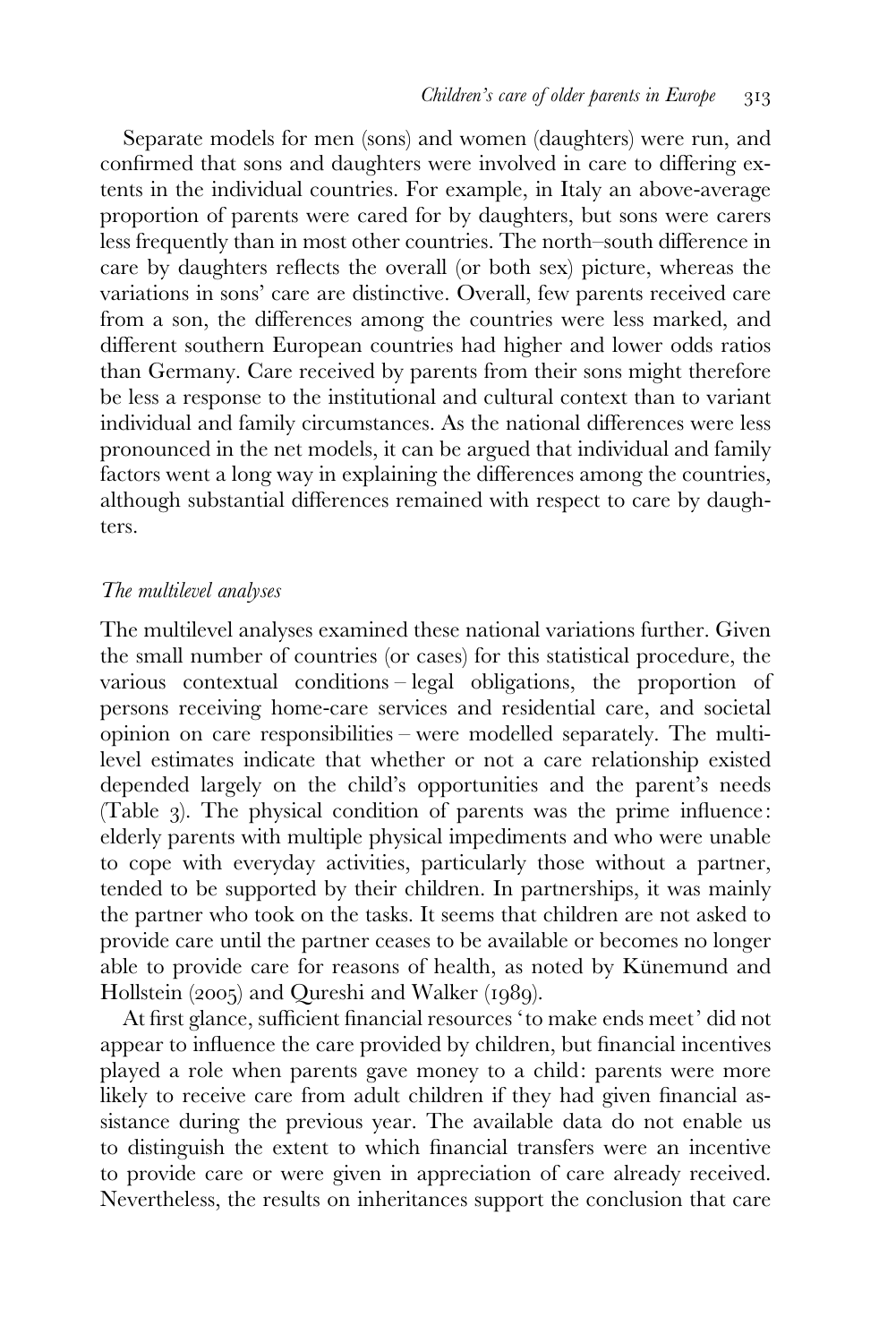|                                              | Model             |              |                   |                          |  |
|----------------------------------------------|-------------------|--------------|-------------------|--------------------------|--|
| Variables by level                           | Gross             | Net          | Daughters         | Sons                     |  |
|                                              | Odds ratios       |              |                   |                          |  |
| Opportunity and need structures: parent      |                   |              |                   |                          |  |
| Physical limitations                         | $2.19***$         | $2.72***$    | $2.35***$         | $8.08*$                  |  |
| Partner in same household                    | $0.13***$         | $0.17***$    | $0.22***$         | $0.02$ **                |  |
| Household makes ends meet                    | 0.86              | 1.66         | 1.56              | 3.94                     |  |
| Financial transfer to child                  | 1.05              | $1.76*$      | 1.86              | 1.03                     |  |
| Legacy of $>\epsilon_5$ ok in next to years: |                   |              |                   |                          |  |
| Probability $> 0.5$                          | $0.55***$         | $0.62*$      | $0.61*$           | 0.64                     |  |
| Don't know                                   | $4.09***$         | $3.05*$      | $2.81**$          | 6.05                     |  |
| Education (ref. primary education):          |                   |              |                   |                          |  |
| Secondary education                          | $0.39***$         | 0.70         | 0.72              | 0.47                     |  |
| Tertiary education                           | $0.34*$           | 0.78         | 0.75              | 0.40                     |  |
| Opportunity and need structures: child       |                   |              |                   |                          |  |
| Residential separation distance              | $0.38***$         | $0.34***$    | $0.32***$         | $0.26***$                |  |
|                                              |                   |              |                   |                          |  |
| Employment (ref. not employed):<br>Part-time |                   | $_{0.80}$    |                   |                          |  |
| Full-time                                    | 0.71<br>$0.22***$ | $0.42***$    | 0.72<br>$0.49***$ | 0.26                     |  |
|                                              |                   |              |                   |                          |  |
| Partner                                      | $0.41***$         | $0.60*$      | 1.08              | $0.13*$                  |  |
| Family structures:                           |                   |              |                   |                          |  |
| Mother-son (ref. mother-daughter)            | $0.08***$         | $0.05***$    |                   |                          |  |
| Father-son                                   | $0.02$ ***        | $0.03***$    |                   | 0.18                     |  |
| Father-daughter                              | $0.12$ ***        | $0.29***$    | $0.33***$         | $\overline{\phantom{0}}$ |  |
| Number of children                           | 0.91              | 1.08         | 1.05              | 1.49                     |  |
| Additional son(s)                            | 1.14              | $0.48**$     | 0.69              | 0.06                     |  |
| Additional daughter(s)                       | $0.39***$         | $0.53***$    | 0.75              | $0.03*$                  |  |
| Cultural-contextual structures:              |                   |              |                   |                          |  |
| Percentage $65$ + receiving home care        | $0.78***$         | $0.86***$    | $0.89**$          | 0.75                     |  |
| Percentage $65+$ in residential care         | 0.78              | $0.91*$      | 0.88              | 0.93                     |  |
| Legal obligation to (support) care           | $9.18***$         | $3.65***$    | $3.35***$         | 9.71                     |  |
| State is responsible for care (in $\%$ )     | $0.96***$         | $0.97***$    | $0.97***$         | 0.96                     |  |
|                                              |                   |              |                   |                          |  |
| Model statistics:                            |                   |              |                   |                          |  |
| Variance level 2 (persons)                   |                   | 0.49         | 0.01              | 20.79                    |  |
| Variance level 3 (households)                |                   | 9.51         | 6.85              | 34.20                    |  |
| Variance level 4 (countries)                 |                   | 0.09         | 0.24              | 0.68                     |  |
| Intra-class correlation                      |                   | 0.12         | 0.11              | 0.07                     |  |
| BIC (Bayesian information criterion)         |                   | 1704.2       | 1215.2            | 625.9                    |  |
| N (countries)                                |                   | $\mathbf{I}$ | $\rm{I\,I}$       | H                        |  |
| N (households)                               |                   | 1,805        | 1,350             | 1,333                    |  |
| N (persons)                                  |                   | 1,891        | 1,408             | 1,398                    |  |
| $N$ (dyads)                                  |                   | 4,234        | 2,087             | 2,147                    |  |
|                                              |                   |              |                   |                          |  |

T ABLE 3. Care of parents aged 50 or more years by adult children, 11 European countries, 2004/2005

Notes: Basis: parent–child dyads, parents aged 50 or more years. Logistic multilevel models, own calculations, sample weights not used. Indicators at country level were tested separately. The effects on Levels 1-3 show the results for the model with the macro indicator 'percentage aged 65 or more years receiving home care'. Robust standard errors.

Source of data: SHARE 2004/2005, release 2 (see text).

Significance levels: \*  $p < 0.05$ , \*\*  $p < 0.01$ , \*\*\*  $p < 0.001$  (two-tailed tests).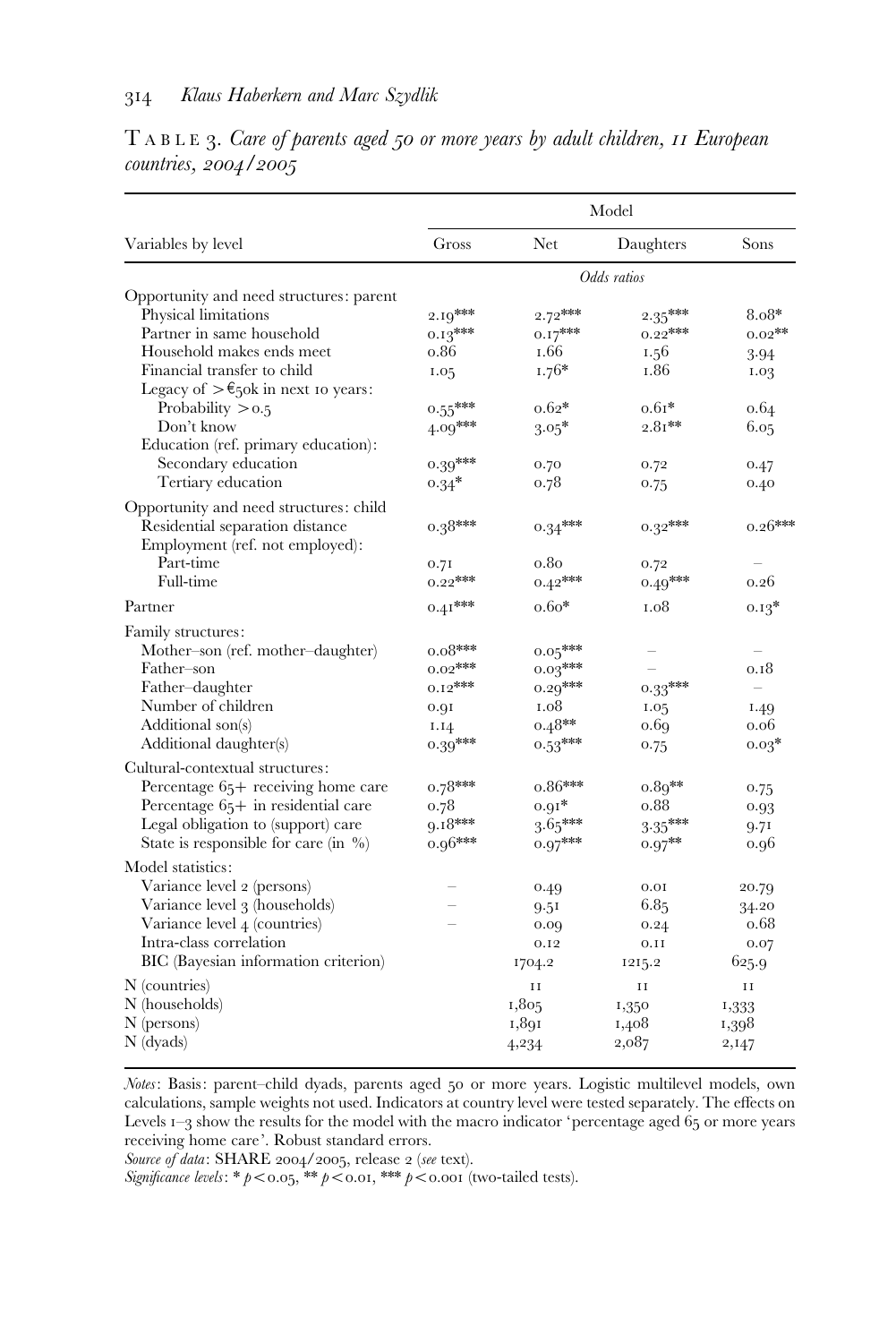behaviour can be financially 'strategic' (see Szydlik 2004). Parents who are likely to leave a substantial estate are less likely to be cared for by a child, possibly because they can afford the professional alternatives, and their children might be in a better economic position through previous intergenerational support. Moreover, in most of the 11 studied countries, parents are legally obligated to leave a specified share of their estate to their children, and the financial incentive for a child to provide care may be lower. On the other hand, a possible but uncertain inheritance appears to increase a child's willingness to provide care, possibly because saving the expenditure on formal care maintains the value of the possible legacy, and the testator might have indicated that a bequest would depend on previous support. Overall, the multilevel findings show that care tends to be accompanied by reciprocal solidarity in the parent–child relationship, and that strategic financial motives also play a role. To this extent, one can speak of normative obligations between parents and children being pragmatic in execution and practice.

More highly-educated people are better informed than others of their rights and entitlements to state services, and are possibly better able to assert them so that their children are less frequently called upon – the odds ratios are in this direction but not significant. Regarding the opportunities to care and need structures of the children, the residential separation distance was a reliable predictor of intergenerational care. Living a short distance from a parent is a structural prerequisite for providing regular care. The analyses confirmed that the further away a parent lives, the less likely that they were cared for by their children. Apart from the time involved and the costs of travel, relatively low emotional closeness could be an influence (see Szydlik 2000). Parents less often received care from fulltime employed children, who clearly had less time for care work, and for the same reasons, if a child worked part-time, the odds that they cared for a parent were reduced. Intergenerational care also occurred less often when the son lived with a partner.

In line with previous findings, the analyses of family structures confirmed that both mothers and fathers were much more likely to be cared for by daughters than by sons. The probability of being cared for by a son was less than half that of a daughter providing care. Clearly much higher expectations are placed upon daughters (-in-law) (Bender 1994; Finch and Mason 1990; Hugentobler 2003). On the other hand, sons are more likely to be expected to help with financial matters and practical tasks (Campbell and Martin Matthews 2003; Gallagher 1994). We found that the number of children had no significant influence on the care behaviour of individual sons or daughters, which contradicts the assumption that caring tasks are shared among siblings, but the presence of at least one other son or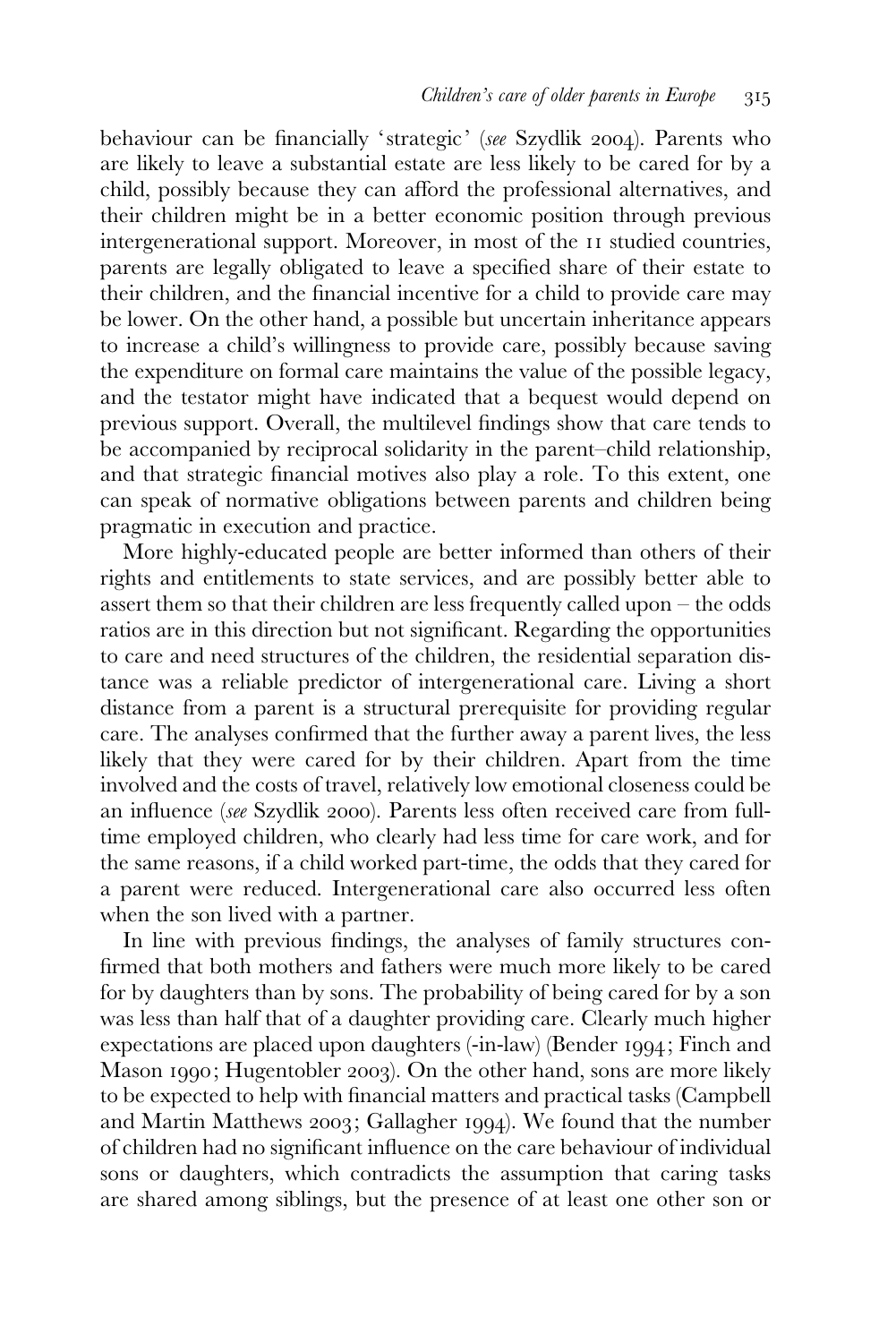daughter was highly significant. Parents with sons and daughters tended to be cared for by daughters, and sons were less likely to provide care if they had one or more sisters. It appears that parents also received less care from a son when there were other sons; but the relationship was not significant. Previous research has shown that sons give their sisters – if they have any – 'precedence' when it comes to providing care, but on the other hand do obtain and organise professional care services (Anderson 2004; Gerstel and Gallagher 2001). If a son has brothers but no sisters, they jointly make an arrangement for professional care and perform physical care less frequently themselves (Haberkern 2009).

As well as the many individual and family influences, the multilevel models confirmed that general institutional conditions also play a role. Among the investigated countries, parents were less frequently cared for by a child if home-care services were available and widely used, as in Sweden and Denmark. In the southern European countries, the provision of care is neither adequate nor widely available, and care is provided largely by the family, particularly partners and daughters. An expansion of home-care services might lead to reduced family care in these countries. In Italy, for example, a shortage of professional alternatives has promoted many to recourse to the services of (legal and illegal) female migrants from low-wage countries, so-called *badanti* (Da Roit 2007: 258*ff.*; Gori 2000: 267). On the other hand, the provision of residential-care institutions, such as nursing homes, had only a weak effect, probably because the majority of interviewees regard nursing homes as an alternative to family care only in the most severe case of a long, disabling illness. Legal obligations were also significant. The level of family care was nearly four times higher in those countries with a legal obligation to contribute to the cost for one's parents care. In the Mediterranean countries, commonly people in need of care have a right to state support only if none of their relatives can pay (Millar and Warman 1996): children's obligations to their parents are correspondingly high.

Lastly, the multilevel model confirmed that cultural norms concerning the responsibility for the provision of care also affect intergenerational care. Only 10 per cent of the Greek respondents believed that the state should be the primary provider of care for elderly people, but 80 per cent of the Danes had this opinion. The analyses show that the care behaviour (of daughters) corresponded with these views. The stronger the consensus that care is a family matter, the more likely that parents were cared for by daughters. On the other hand, institutions and cultural norms did not influence care relationships with sons, another indication that parents have lower expectations of their sons than their daughters. On the whole, in most of the studied countries, the care systems in 2004–5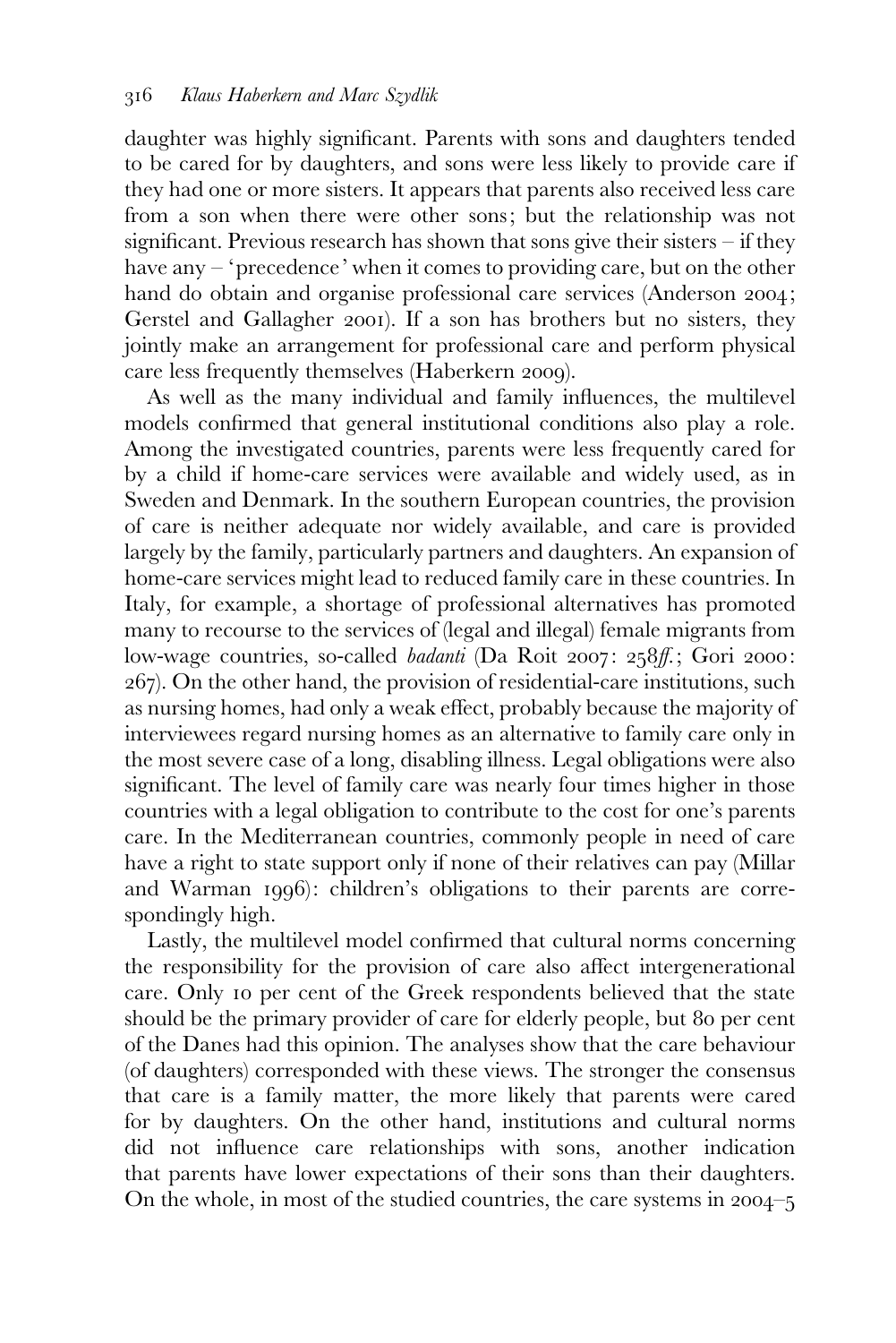were broadly consistent with cultural norms and institutional requirements.

On the basis of the four macro-indicators, the studied countries can be placed in two groups, those with strong formal-care systems and those with strong family-based care systems  $(cf.$  Leitner 2003). In the former, there were only weak legal obligations for relatives to provide care, and the state was clearly regarded as being responsible for providing care. In these respects, the Scandinavian countries, The Netherlands and (to a degree) Switzerland can be regarded as having state-funded services-based care systems. The widely-accepted alternatives to family care in those countries not only relieve the relatives (Daatland and Herlofson  $2003b$ ), but also enable them to decide whether or not to provide care. In the countries with family-based care systems, *i.e.* most of the Mediterranean countries, Germany and Austria, the responsibility for the care of an older person with needs is primarily borne by their relatives, as required by the state. Extensive state care provision has a lower priority in those countries and is generally meagre, and most older people who require personal care are cared for by their families. In Belgium and France, the division of roles between family and state is less clear-cut than in the other countries. On the one hand, these countries provide more extensive state care than most of the countries with family-based systems, on the other hand, a higher proportion of older people believe that the state has prime responsibility for the provision of care. In this respect, these countries have 'mixed' arrangements rather than family-based systems. Switzerland also has a mixed care system, but for different reasons. The societal organisation is similar to that of northern European countries, with extensive statefunded formal care, but the cultural norm – who should be responsible for care – is in line with family-based care systems. Switzerland displays a disparity between its institutions and culture.

The decision whether or not the family provides care thus depends not only on the availability of professional alternatives but also on legal obligations and cultural norms.<sup>4</sup> One should be clear, however, that an expansion of home-care or residential-care services would not necessarily lead to a change in overall care arrangements. It is believed that this would only be the case if the provision of formal care coincided with the population's cultural preferences and the demand for these services.

#### Conclusions

The presented analyses have investigated the factors that influence whether dependent older parents are cared for by their children, and the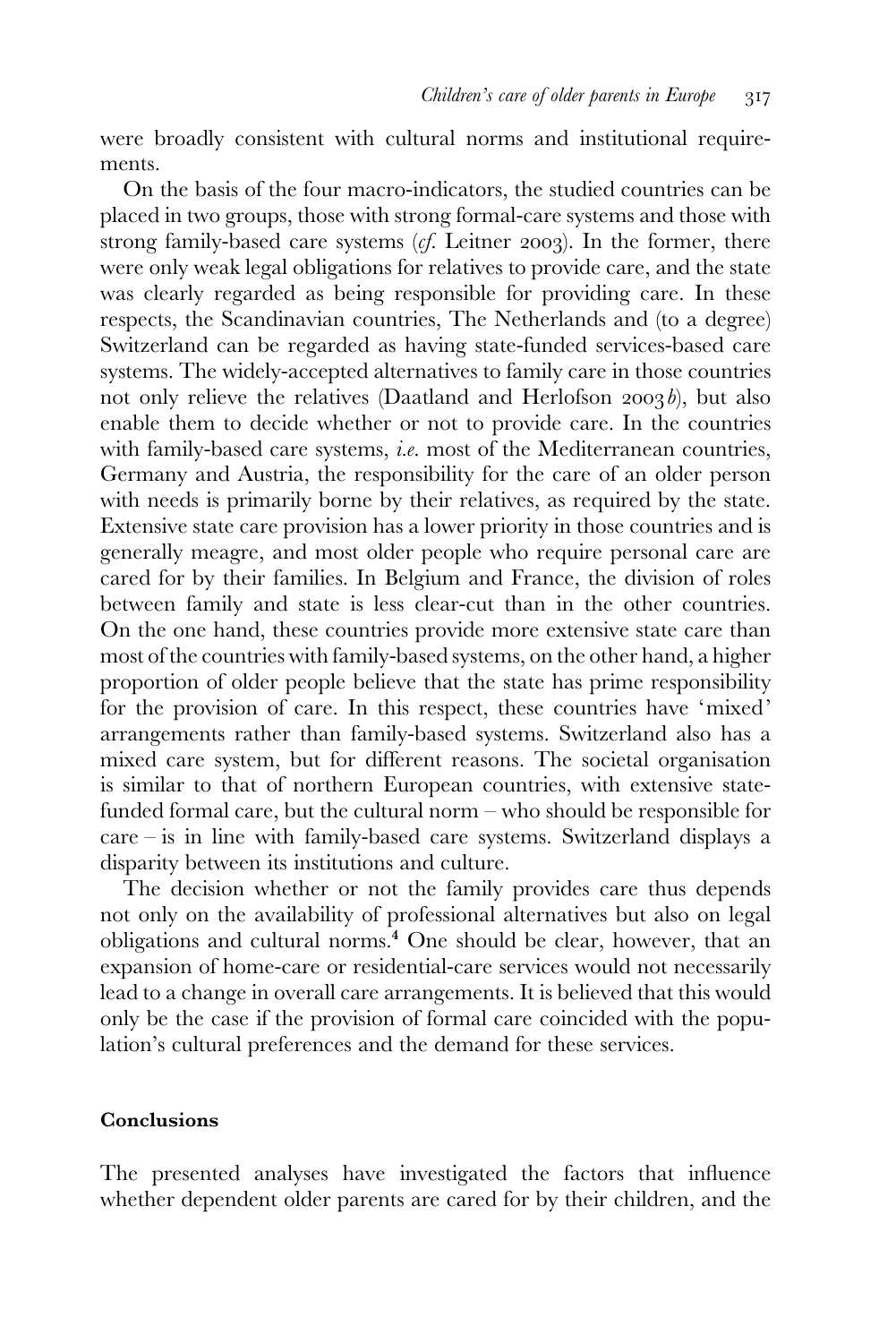relationships between intergenerational care, institutions and cultural norms. The findings have shown that intergenerational care depends on many and various factors, among which the need for care, the child's resources and opportunities to care, and the family's structure are most influential, and that both institutional (or formal care) arrangements and cultural norms play a role. The weaker the obligation to care, the more alternatives to family care are available, and the more that public opinion regards the state as primarily responsible, the less frequently are parents cared for by their children.

The various factors are closely related, which supports the distinction between family-based and service-based care systems. In the former, characteristic of southern European and some central European countries, extensive filial obligations are accompanied by a rudimentary care infrastructure and a relatively high prevalence of intergenerational care, which is the care arrangement preferred by the majority. The situation is exactly the opposite in the service-based systems, as in Scandinavian countries and The Netherlands. State-funded care services are available nationwide, are easily accessible and highly regarded, there are only minor obligations upon adult children to support and care for their parents, and intergenerational care is comparatively rare. The evidence for this clear inversion does not necessarily support, however, the contention that the welfare state endangers solidarity between family members. In servicebased care systems, parents receive less medically-demanding and timeconsuming intergenerational care. However, parents receive considerable support with organisational tasks and housekeeping (Brandt, Haberkern and Szydlik 2009). Children thus still feel responsible for their parents' wellbeing. One can therefore speak of specialisation and a division of labour between family and state in service-based care regimes.

The rapidly growing number of people reaching their eighties and nineties is a long-term challenge to public and private care arrangements. The need to expand (state) home-care services appears unavoidable, principally to ease the burden on caring relatives, above all adult daughters, who in most European countries have previously provided care to frail parents at home without much assistance, and have been unable to pursue their own careers. If the additional home-care services are proficient, which is by no means certain, they would also raise the quality of the care of frail older people. Expanding home care and residential care would not in itself necessarily change the societal organisation of care. As the German nursing-care insurance arrangment shows, the availability of non-cash benefits has had only a slight effect on family care, because of the strong normative intergenerational care obligation and because care by children and their partners is highly regarded in society. Even a radical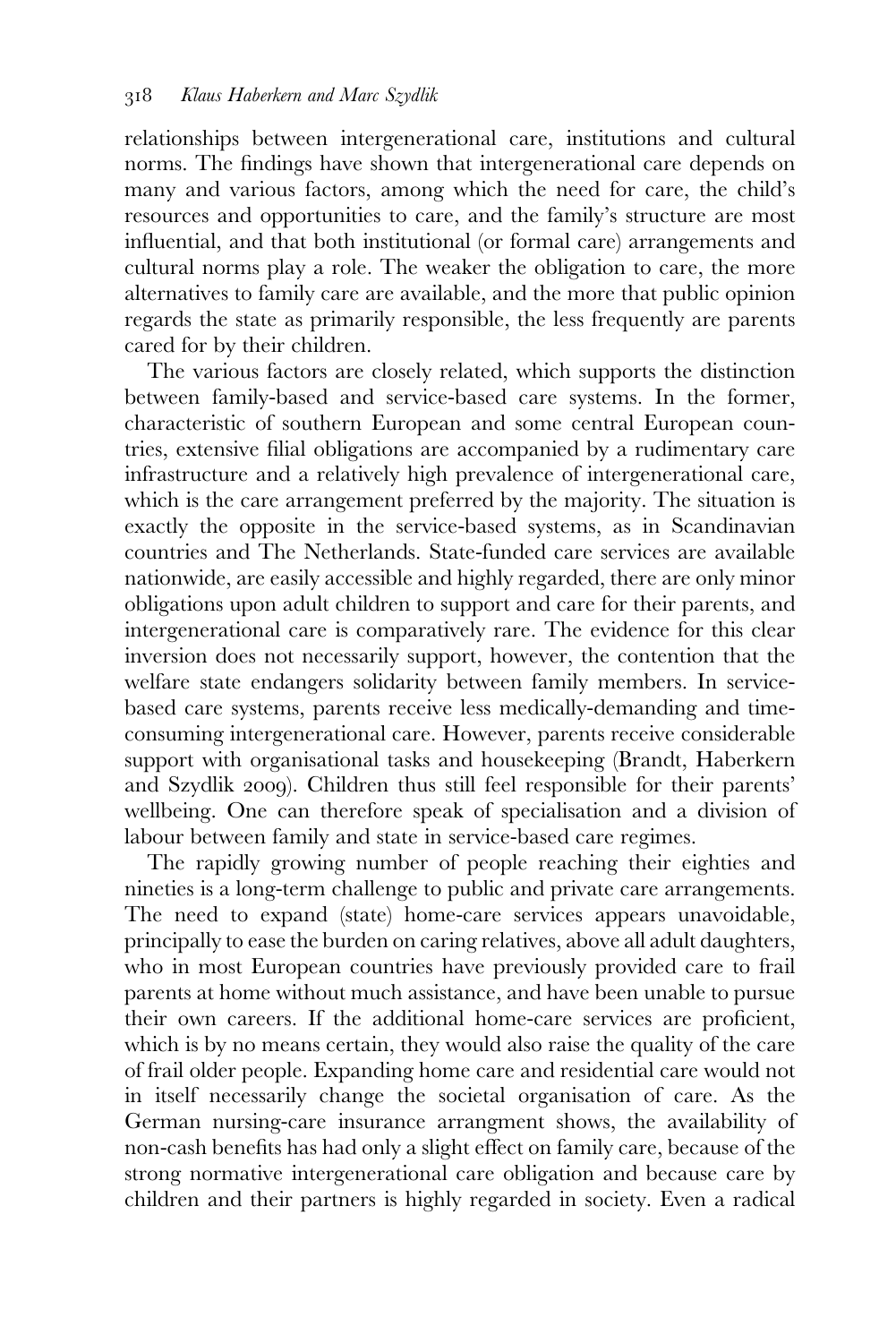restructuring of care systems will not produce the desired result if the culture that conditions care is not taken into account. Across Europe, social policy must strive to achieve institutional arrangements that are compatible with the cultural context: both must be in tune so that family care and state support intermesh and ensure the best possible care of older people in need.

#### Acknowledgements

The data analysed in this paper are from Release 2 of SHARE 2004/2005. Data collection for SHARE was funded primarily by the European Commission through the Fifth Framework Programme (project QLK6-CT-2001-00360 in the Quality of Life programme). Additional funding came from the United States National Institute on Aging (U01 AG09740-13S2, P01 AG005842, P01 AG08291, P30 AG12815, Y1-AG-4553-01 and OGHA 04-064). Data collection in Austria (through the Austrian Science Foundation), Belgium (through the Belgian Science Policy Office) and Switzerland (through BBW/OFES/UFES) was nationally funded. Further support by the European Commission through the Sixth Framework Programme (projects SHARE-I3, RII-CT-2006-062193 and COMPARE, 028857) is gratefully acknowledged. Details of the SHARE data are available in Börsch-Supan, Hank and Jürges (2005), and the methodology is described in Börsch-Supan and Jürges (2005). We are grateful for the helpful comments received from the anonymous reviewers, the editor and from our colleagues of the Research Group AGES ('lAbour, GEneration, Stratification'), Christian Deindl, Corinne Igel, Bettina Isengard and Tina Schmid, as well as Martina Brandt. We are also very grateful for the support given to the 'Generations in Europe' project by the Swiss National Science Foundation.

# **NOTES**

- 1 The separation of personal care from 'help' does not imply that personal care is superior or more worthy; in fact, both help and care are essential to enhance the autonomy and quality of life of a dependent older person (for further discussion see Brandt, Haberkern and Szydlik 2009).
- 2 Despite the small number of countries, multilevel analyses have advantages over binary logistic regressions (Hox 1995; Snijders and Bosker 2002). Firstly, they allow the hierarchic structures of the data and the theoretical model to be displayed, which permits the estimation of the differences between relationships, persons, households and countries. In this case, 12 per cent of the total variance was attributable to national differences – it was therefore necessary to analyse intergenerational care at the national level. Secondly, the independence of the observations is not guaranteed given the hierarchic structure. Many respondents had more than one child so that multiple parent–child relations were observed in a family. As the opportunity and need structures of a parent in these dyads are constant, and differences in care at the lowest level have to be attributed to the child's characteristics, one cannot assume independence of the dyads or an undistorted, efficient estimate of the coefficients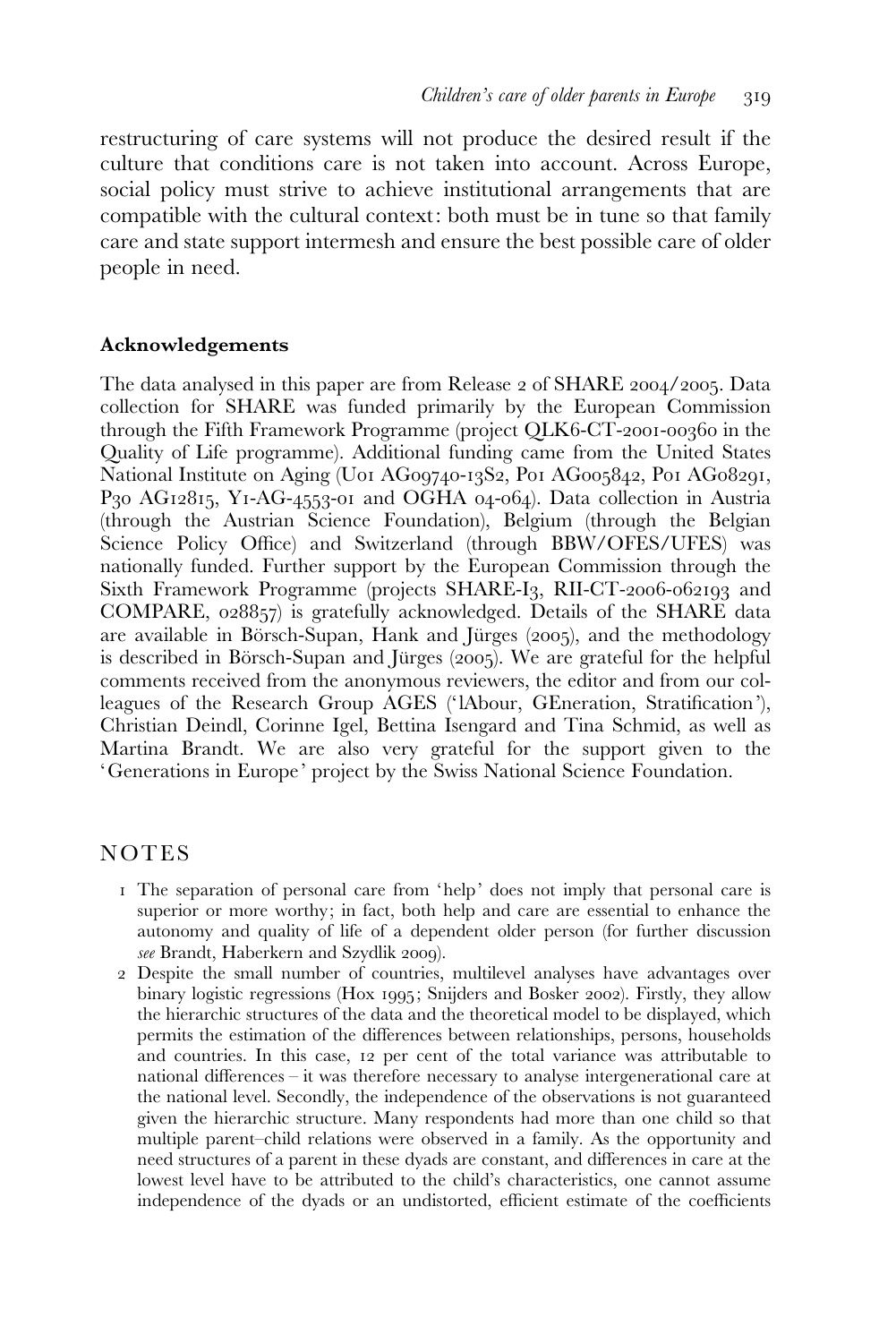(Guo and Zhao 2000). From the statistical point of view, these effects were estimated at a level 'below' the personal level (cf. Snijders and Kenny 1999). The software Stata (module: xtmelogit, GLLAMM) was used to estimate the multilevel models. The results were replicated with MLwiN.

- 3 'Benelux' refers to Belgium, The Netherlands and Luxembourg.
- 4 The small remaining variance at national level in the multilevel models indicates that the context-related national differences in family care can largely be explained by general institutional conditions. The variances at national level in the models without macro-indicators were in the range 0.44–0.83, and in the models with macroindicators the range was 0.09–0.45.

#### References

- Anderson, R. 2004. Working carers in the European Union. In Harper, S. (ed.), Families in Ageing Societies: A Multi-disciplinary Approach. Oxford University Press, Oxford, 95–113.
- Anttonen, A. and Sipilia, J. 1996. European social care services: is it possible to identify models? Journal of European Social Policy, 6, 2, 87-100.
- Arber, S. and Ginn, J. 1995. Gender differences in the relationship between paid employment and informal care. Work, Employment and Society, 9, 3, 445–71.
- Arts, W. and Gelissen, J. 2002. Three worlds of welfare capitalism or more ? A state-of-theart report. Journal of European Social Policy, 12, 2, 137–58.
- Attias-Donfut, C., Ogg, J. and Wolff, F.-C. 2005. European patterns of intergenerational financial and time transfers. European Journal of Ageing, 2, 3, 161–73.
- Attias-Donfut, C. and Wolff, F.-C. 2000. Complementarity between private and public transfers. In Arber, S. and Attias-Donfut, C. (eds), The Myth of Generational Conflict: The Family and State in Ageing Societies. Routledge, London, 47–68.
- Behning, U. 2005. Changing long-term care regimes: a six-country comparison of directions and effects. In Pfau-Effinger, B. and Geissler, B. (eds), Care and Social Integration in European Societies. Policy, Bristol, UK, 73–91.
- Bender, D. 1994. Betreuung von hilfs- oder pflegebedürftigen Angehörigen in Mehrgenerationenfamilien [Care of dependent relatives in multi-generational families]. In Bien, W. (ed.), Eigeninteresse oder Solidarität: Beziehungen in modernen Mehrgenerationenfamilien [Self-interest and Solidarity: Relationships in Modern Multigenerational Families]. Leske and Budrich, Opladen, Germany, 223–48.
- Berger-Schmitt, R. 2003. Betreuung und Pflege alter Menschen in den Ländern der Europa¨ischen Union – Perspektiven zur Rolle familialer Netzwerke [Elderly support and care in European Union countries: perspectives on the role of family networks]. In Allmendinger, J. (ed.), *Entstaatlichung und Soziale Sicherheit* [Denationalisation and Social Security]. Proceedings of the 31st Congress of the German Sociological Association, Leipzig 2002, Leske and Budrich, Opladen, Germany. [CD-ROM].
- Bettio, F. and Plantenga, J. 2004. Comparing care regimes in Europe. Feminist Economics, 10, 1,  $85$ –113.
- Blinkert, B. and Klie, T. 2004. Gesellschaftlicher Wandel und demografische Veränderungen als Herausforderungen für die Sicherstellung der Versorgung pflegebedürftiger Menschen [Societal and demographic change as challenges for the provision of care services to people in need of care]. Sozialer Fortschritt, 53, 11/12, 319–25.
- Börsch-Supan, A., Hank, K. and Jürges, H. 2005. A New Comprehensive and International View on Ageing: The Survey of Health, Ageing and Retirement in Europe. Research Institute for the Economics of Ageing, Mannheim, Germany.
- Börsch-Supan, A. and Jürges, H. (eds) 2005. Health, Ageing and Retirement in Europe: Methodology. Research Institute for the Economics of Ageing, Mannheim, Germany.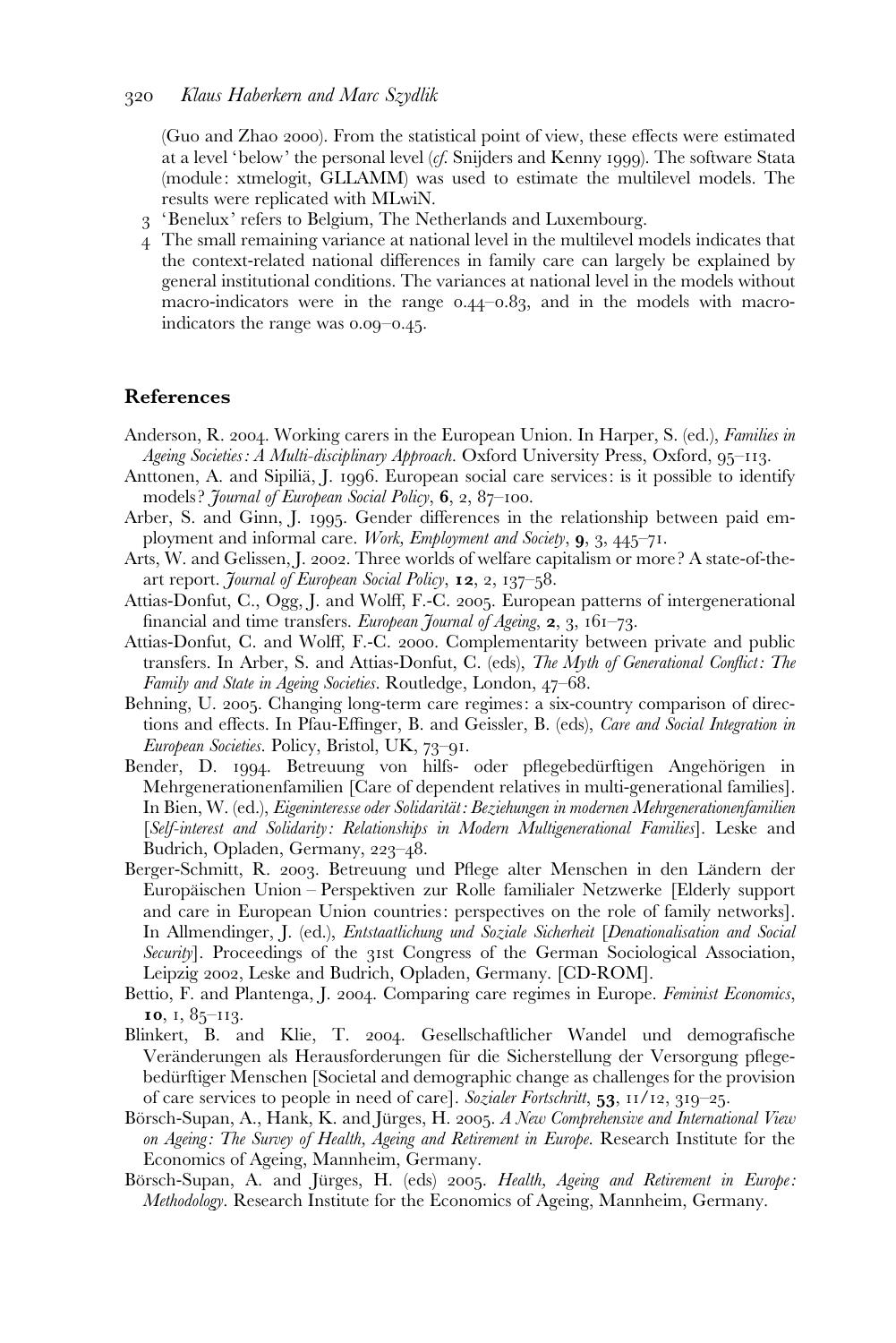- Brandt, M., Haberkern, K. and Szydlik, M. 2009. Intergenerational help and care in Europe. European Sociological Review, doi:10.1093/esr/jcn076.
- Brandt, M. and Szydlik, M. 2008. Soziale Dienste und Hilfe zwischen Generationen in Europa [Social services and help between generations]. Zeitschrift für Soziologie, 37, 4, 301–20.
- Broese van Groenou, M., Glaser, K., Tomassini, C. and Jacobs, T. 2006. Socio-economic status differences in older people's use of informal and formal help: a comparison of four European countries. Ageing & Society,  $26$ , 5, 745–66.
- Bundesministerium für Familie, Senioren, Frauen und Jugend 2006. Siebter Familienbericht. Familie zwischen Flexibilität und Verlässlichkeit – Perspektiven für eine lebenslaufbezogene Familienpolitik [Seventh Family Report. Families Between Flexibility and Dependability: Perspectives for a Life Cycle-related Family Policy]. Bundesministerium für Familie, Senioren, Frauen und Jugend, Berlin.
- Campbell, L. D. and Martin Matthews, A. 2003. The gendered nature of men's filial care.  $Journal of Genotology: Social Sciences, 58B, 6, S350-8.$
- Connidis, I. A. 2001. Family Ties and Aging. Sage, Thousand Oaks, California.
- Da Roit, B. 2007. Changing intergenerational solidarities within families in a Mediterranean welfare state: elderly care in Italy. Current Sociology, 55, 2, 251–69.
- Daatland, S. O. 2001. Ageing, families and welfare systems: comparative perspectives. Zeitschrift für Gerontologie und Geriatrie,  $34$ , 1, 16–20.
- Daatland, S. O. and Herlofson, K. 2003a. Families and welfare states: substitution or complementarity. In Lowenstein, A. and Ogg, J. (eds), OASIS: Old Age and Autonomy: The Role of Service Systems and Intergenerational Family Solidarity. Final Report, University of Haifa, Haifa, Israel, 281–305.
- Daatland, S.O. and Herlofson, K. 2003b. Norms and ideals about elder care in a European comparative perspective. In Lowenstein, A. and Ogg, J. (eds), OASIS: Old Age and Autonomy: The Role of Service Systems and Intergenerational Family Solidarity. Final Report, University of Haifa, Haifa, Israel, 125–63.
- Esping-Andersen, G. 1990. The Three Worlds of Welfare Capitalism. Polity, Cambridge.
- European Commission 2007. Health and Long-term Care in the European Union. Special Eurobarometer Report 283, European Commission, Brussels. Available online at http:// ec.europa.eu/public\_opinion/archives/ebs/ebs\_283\_en.pdf [Accessed 4 June 2009].
- Ferrara, M. 1998. The four 'Social Europes': between universalism and selectivism. In Rhodes, M. and Mény, Y. (eds), Future of European Welfare: A New Social Contract? Macmillan, London, 79–96.
- Finch, J. and Mason, J. 1990. Filial obligations and kin support for elderly people. Ageing & Society, **10**, 2, 151-75.
- Fine, M. and Glendinning, C. 2005. Dependence, independence or inter-dependence? Revisiting the concepts of 'care' and 'dependency'. Ageing  $\mathcal{C}$ ' Society, 25, 4, 601–21.
- Gallagher, S. K. 1994. Doing their share: comparing patterns of help given by older and younger adults. *Journal of Marriage and the Family*,  $56$ ,  $3$ ,  $567-78$ .
- Gerstel, N. and Gallagher, S. K. 2001. Men's caregiving: gender and the contingent character of care. Gender and Society, 15, 2, 197-217.
- Gori, C. 2000. Solidarity in Italy's policies towards the frail elderly: a value at stake. International Journal of Social Welfare,  $9, 4, 261 - 9$ .
- Guo, G. and Zhao, H. 2000. Multilevel modeling for binary data. Annual Review of Sociology,  $26, 441 - 62.$
- Haberkern, K. 2009. Pflege in Europa Familie und Wohlfahrtsstaat [Elderly Care in Europe: Family and Welfare State]. VS Verlag für Sozialwissenschaften, Wiesbaden, Germany.
- Haberkern, K. and Szydlik, M. 2008. Pflege der Eltern Ein europäischer Vergleich [Care of parents: a European comparison]. Kölner Zeitschrift für Soziologie und Sozialpsychologie, 60, 1, 78-101.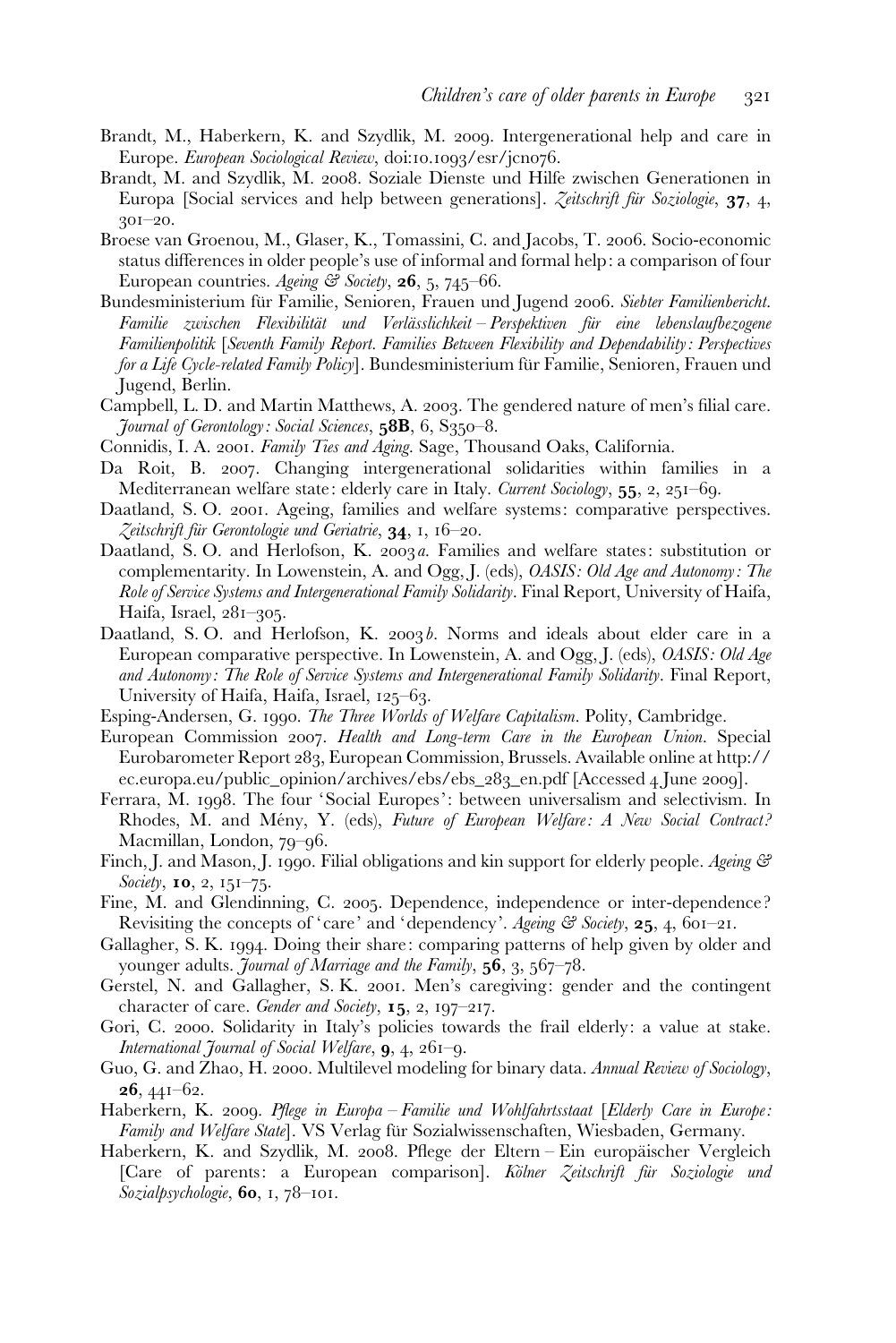- Höpflinger, F. 2005. Pflege und das Generationenproblem. Pflegesituationen und intergenerationelle Zusammenhänge [Care and the generation problem. Care arrangements and intergenerational connections]. In Schroeter, K. R. and Rosenthal, T. (eds), Soziologie der Pflege – Grundlagen, Wissensbestände und Perspektiven [Sociology of Care: Basics, Knowledge and Perspectives]. Juventa, Weinheim, Munich, Germany.
- Hox, J. 1995. Applied Multilevel Analysis. TT-Publikaties, Amsterdam.
- Hugentobler, V. 2003. Intergenerationale Familienbeziehungen und Pflegebedürftigkeit im Alter [Intergenerational family relations and dependency on long-term care in old age]. In Schweiz, C. (ed.), *Gesundheit – Eine soziale Frage [Intergenerational Family Ties and Dependency* on Long-term Care in Later Life: A Social Issue]. Caritas, Lucerne, Switzerland, 151–65.
- Igel, C., Brandt, M., Haberkern, K. and Szydlik, M. 2009. Specialisation between family and state: intergenerational time transfers in Western Europe. *Journal of Comparative Family Studies*, **40**, 2, 203–26.
- Künemund, H. and Hollstein, B. 2005. Soziale Beziehungen und Unterstützungsnetzwerke [Social relations and support networks]. In Kohli, M. and Künemund, H. (eds), Die zweite Lebensha¨lfte – Gesellschaftliche Lage und Partizipation im Spiegel des Alters-Survey [The Second Half of Life: Societal Position and Participation in the German Ageing Survey]. VS Verlag für Sozialwissenschaften, Wiesbaden, Germany, 212–76.
- Leitner, S. 2003. Varieties of familism: the caring function of the family in comparative perspective. European Societies, 5, 4, 353-75.
- Lewis, R. A. 1990. The adult child and older parents. In Brubaker, T. H. (ed.), Family Relationships in Later Life. Sage, Newbury Park, California, 68–85.
- Lingsom, S. 1997. The Substitution Issue: Care Policies and their Consequences for Family Care. Report 6/1997, Norwegian Social Research (NOVA), Oslo.
- Litwak, E., Silverstein, M., Bengtson, V. L. and Wilson Hirst, Y. 2003. Theories about families, organizations and social supports. In Bengtson, V. L. and Lowenstein, A. (eds), Global Aging and Challenges to Families. Aldine de Gruyter, New York, 27–53.
- Lowenstein, A. and Daatland, S. O. 2006. Filial norms and family support in a comparative cross-national context: evidence from the OASIS study. Ageing  $\mathcal{C}$  Society, **26**, 2, 203–23.
- Lundsgaard, J. 2006. Choice and long-term care in OECD countries: care outcomes, employment and fiscal sustainability. European Societies, 8, 3, 361-83.
- Martin-Matthews, A. and Campbell, L. D. 1995. Gender roles, employment and informal care. In Arber, S. and Ginn, J. (eds), Connecting Gender and Ageing: A Sociological Approach. Open University Press, Buckingham, UK, 129–43.
- Mestheneos, E. and Triantafillou, J. 2006. Supporting Family Carers of Older People in Europe – The Pan-European Background Report. LIT Verlag, Münster, Germany.
- Millar, J. and Warman, A. 1996. Family Obligations in Europe. Family Policy Studies Centre, London.
- Motel-Klingebiel, A., Tesch-Römer, C. and Kondratowitz, H.-J. v. 2005. Welfare states do not crowd out the family: evidence for mixed responsibility from comparative analyses. Ageing  $\mathcal{C}$  Society, 25, 6, 863–82.
- Murphy, M., Martikainen, P. and Pennec, S. 2006. Demographic change and the supply of potential family supporters in Britain, Finland and France in the period 1911–2050. European Journal of Population,  $22, 3, 219 - 40$ .
- Naldini, M. 2000. The Family in the Mediterranean Welfare State. Cass, London.
- Organisation for Economic Cooperation and Development (OECD) 1999. Classifying Educational Programmes: Manual for ISCED-97 Implementation in OECD Countries. OECD, Paris.
- Pfau-Effinger, B. 2005. Culture and welfare state policies: reflections on a complex interrelation. Journal of Social Policy,  $34$ , 1,  $3-20$ .
- Pinnelli, A. 2001. Determinants of fertility in Europe: new family forms, context and individual characteristics. In Pinnelli, A., Hoffmann-Nowotny, H.-J. and Fux, B. (eds),